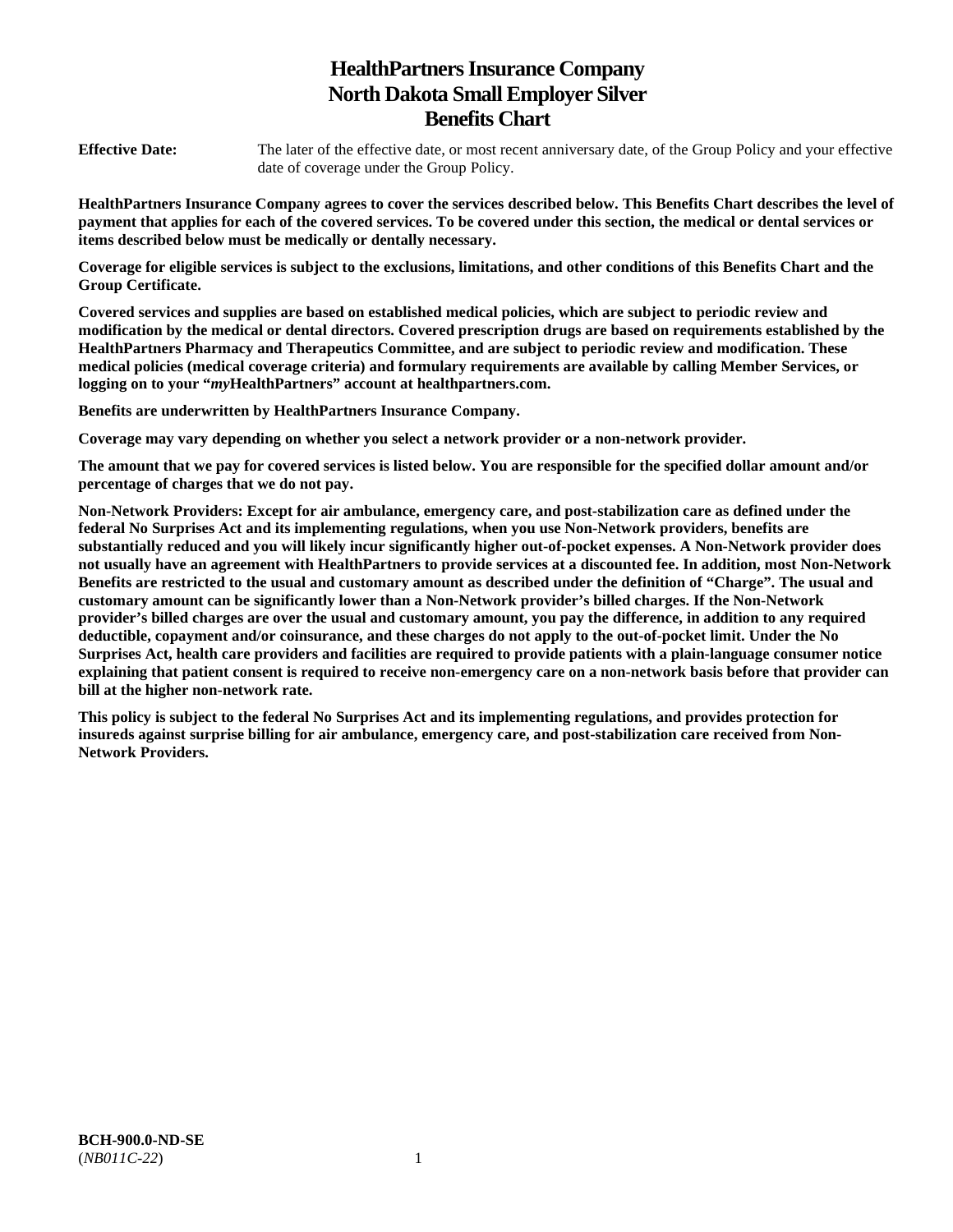# **These definitions apply to this Benefits Chart. They also apply to the Group Certificate.**

| <b>Biosimilar Drug:</b> | A prescription drug, approved by the Food and Drug Administration (FDA), that the FDA has<br>determined is biosimilar to and interchangeable with a biological brand name drug. Biosimilar drugs<br>are not considered generic drugs and are not covered under the generic drug benefit.                                                                                                                                                                                                                                                                                                                                        |
|-------------------------|---------------------------------------------------------------------------------------------------------------------------------------------------------------------------------------------------------------------------------------------------------------------------------------------------------------------------------------------------------------------------------------------------------------------------------------------------------------------------------------------------------------------------------------------------------------------------------------------------------------------------------|
| <b>Brand Name Drug:</b> | A prescription drug, approved by the Food and Drug Administration (FDA), that is manufactured,<br>sold, or licensed for sale under a trademark by the pharmaceutical company that originally researched<br>and developed the drug. Brand name drugs have the same active-ingredient formula as the generic<br>version of the drug. However, generic drugs are manufactured and sold by other drug manufacturers<br>and are generally not available until after the patent on the brand name drug has expired. A few brand<br>name drugs may be covered at the generic drug benefit level if this is indicated on the formulary. |
| <b>Calendar Year:</b>   | This is the 12-month period beginning 12:01 A.M. Central Time, on January 1, and ending 12:01 A.M. Central<br>Time of the next following December 31.                                                                                                                                                                                                                                                                                                                                                                                                                                                                           |
| <b>Charge:</b>          | For covered services delivered by participating network providers, is the provider's discounted charge<br>for a given medical/surgical service, procedure or item.                                                                                                                                                                                                                                                                                                                                                                                                                                                              |
|                         | For covered services delivered by Non-Network providers, a contracted rate may apply if such<br>arrangement is available to HealthPartners.                                                                                                                                                                                                                                                                                                                                                                                                                                                                                     |
|                         | For the Usual and Customary Charge for covered services delivered by non-network providers, our<br>payment is calculated using one of the following options to be determined at HealthPartners'<br>discretion: 1) a percentage of the Medicare fee schedule; 2) a comparable schedule if the service is not<br>on the Medicare fee schedule; or 3) a commercially reasonable rate for such service.                                                                                                                                                                                                                             |
|                         | The Usual and Customary Charge is the maximum amount allowed that we consider in the calculation<br>of the payment of charges incurred for certain covered services. You must pay for any charges above<br>the usual and customary charge, and they do not apply to the out-of-pocket limit.                                                                                                                                                                                                                                                                                                                                    |
|                         | A charge is incurred for covered ambulatory medical and surgical services, on the date the service or<br>item is provided. A charge is incurred for covered inpatient services, on the date of admission to a<br>hospital. To be covered, a charge must be incurred on or after your effective date and on or before the<br>termination date.                                                                                                                                                                                                                                                                                   |
|                         | Copayment/Coinsurance: The specified dollar amount, or percentage, of charges incurred for covered services, which we do not<br>pay, but which you must pay, each time you receive certain medical services, procedures or items.<br>Our payment for those covered services or items begins after the copayment or coinsurance is<br>satisfied. Covered services or items requiring a copayment or coinsurance are specified in this<br>Benefits Chart.                                                                                                                                                                         |
|                         | For services provided by a network provider:                                                                                                                                                                                                                                                                                                                                                                                                                                                                                                                                                                                    |
|                         | An amount which is listed as a flat dollar copayment is applied to a network provider's discounted<br>charges for a given service. However, if the network provider's discounted charge for a service or<br>item is less than the flat dollar copayment, you will pay the network provider's discounted charge. An<br>amount which is listed as a percentage of charges or coinsurance is based on the network provider's<br>discounted charges, calculated at the time the claim is processed, which may include an agreed upon<br>fee schedule rate for case rate or withhold arrangements.                                   |
|                         | For services provided by a non-network provider:                                                                                                                                                                                                                                                                                                                                                                                                                                                                                                                                                                                |
|                         | Any copayment or coinsurance is applied to the lesser of the provider's charges or the usual and<br>customary charge for a service.                                                                                                                                                                                                                                                                                                                                                                                                                                                                                             |
|                         | A copayment or coinsurance is due at the time a service is provided, or when billed by the provider.<br>The copayment or coinsurance applicable for a scheduled visit with a network provider will be<br>collected for each visit, late cancellation and failed appointment.                                                                                                                                                                                                                                                                                                                                                    |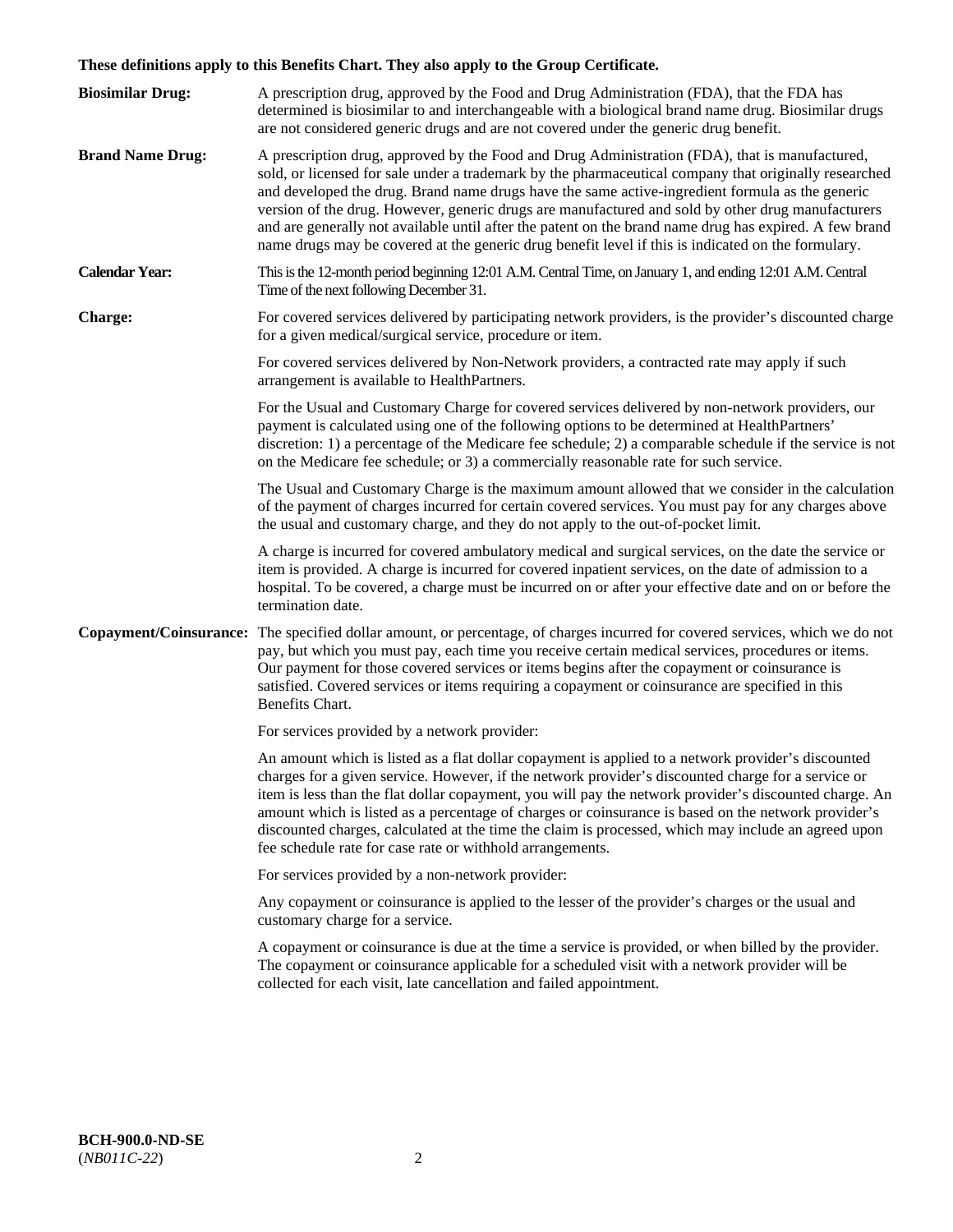| Deductible:                                | The specified dollar amount of charges incurred for covered services, which we do not pay, but an<br>insured or a family has to pay first in a calendar year. Our payment for those services or items begins<br>after the deductible is satisfied. For network providers, the amount of the charges that apply to the<br>deductible are based on the network provider's discounted charges, calculated at the time the claim is<br>processed, which may include an agreed upon fee schedule rate for case rate or withhold<br>arrangements. For non-network providers, the amount of charges that apply to the deductible are the<br>lesser of the provider's charges or the usual and customary charge for a service. |
|--------------------------------------------|------------------------------------------------------------------------------------------------------------------------------------------------------------------------------------------------------------------------------------------------------------------------------------------------------------------------------------------------------------------------------------------------------------------------------------------------------------------------------------------------------------------------------------------------------------------------------------------------------------------------------------------------------------------------------------------------------------------------|
|                                            | Any amounts paid or reimbursed by a third party, including but not limited to: point of service<br>rebates, manufacturer coupons, manufacturer debit cards or other forms of direct reimbursement to an<br>insured for a product or service, will not apply toward the deductible, to the extent permitted under<br>state and federal law.                                                                                                                                                                                                                                                                                                                                                                             |
|                                            | Your plan has an embedded deductible. This means once an insured meets the individual deductible,<br>the plan begins paying benefits for that person. If two or more members of the family meet the family<br>deductible, the plan begins paying benefits for all members of the family, regardless of whether each<br>insured has met the individual deductible. However, an insured may not contribute more than the<br>individual deductible toward the family deductible.                                                                                                                                                                                                                                          |
|                                            | All services are subject to the deductible unless otherwise indicated below in this Benefits Chart.                                                                                                                                                                                                                                                                                                                                                                                                                                                                                                                                                                                                                    |
| <b>Formulary:</b>                          | This is a current list, which may be revised from time to time, of prescription drugs, medications,<br>equipment and supplies covered by us as indicated in this Benefits Chart which are covered at the<br>highest benefit level. Some drugs on the Formulary may require prior authorization to be covered as<br>formulary drugs. The formulary, and information on drugs that require prior authorization, are<br>available by calling Member Services, or logging on to your "myHealthPartners" account at<br>healthpartners.com.                                                                                                                                                                                  |
| <b>Generic Drug:</b>                       | A prescription drug, approved by the Food and Drug Administration (FDA), that the FDA has<br>determined is comparable to a brand name drug product in dosage form, strength, route of<br>administration, quality, intended use and documented bioequivalence. Generally, generic drugs cost<br>less than brand name drugs. Some brand name drugs may be covered at the generic drug benefit level<br>if this is indicated on the formulary.                                                                                                                                                                                                                                                                            |
| <b>Lifetime Maximum</b><br><b>Benefit:</b> | The specified coverage limit actually paid by us for services and/or charges incurred by you for<br>bariatric surgery. Payment of benefits under the Certificate ceases when that lifetime maximum benefit<br>is reached. You have to pay for any subsequent charges.                                                                                                                                                                                                                                                                                                                                                                                                                                                  |
| <b>Non-Formulary Drug:</b>                 | This is a prescription drug, approved by the Food and Drug Administration (FDA), that is not on the<br>formulary, is medically necessary and is not investigative or otherwise excluded under the Certificate.                                                                                                                                                                                                                                                                                                                                                                                                                                                                                                         |
|                                            | Out-of-Pocket Expenses: You pay the specified copayments/coinsurance and deductibles applicable for particular services,<br>subject to the out-of-pocket limit described below. These amounts are in addition to the monthly<br>premium payments.                                                                                                                                                                                                                                                                                                                                                                                                                                                                      |
| <b>Out-of-Pocket Limit:</b>                | You pay the copayments/coinsurance and deductibles for covered services, to the individual or family<br>out-of-pocket limit. Thereafter we cover 100% of charges incurred for all other covered services, for<br>the rest of the calendar year. You pay amounts greater than the out-of-pocket limit if you exceed any<br>Lifetime Maximum Benefit, or visit or day limits.                                                                                                                                                                                                                                                                                                                                            |
|                                            | Non-Network Benefits above the usual and customary charge (see definition of charge above) do not<br>apply to the out-of-pocket limit.                                                                                                                                                                                                                                                                                                                                                                                                                                                                                                                                                                                 |
|                                            | Non-Network Benefits for transplant surgery and bariatric surgery do not apply to the out-of-pocket<br>limit.                                                                                                                                                                                                                                                                                                                                                                                                                                                                                                                                                                                                          |
|                                            | Any amounts paid or reimbursed by a third party, including but not limited to: point of service<br>rebates, manufacturer coupons, manufacturer debit cards or other forms of direct reimbursement to an<br>insured for a product or service, will not apply as an out of pocket expense, to the extent permitted<br>under state and federal law.                                                                                                                                                                                                                                                                                                                                                                       |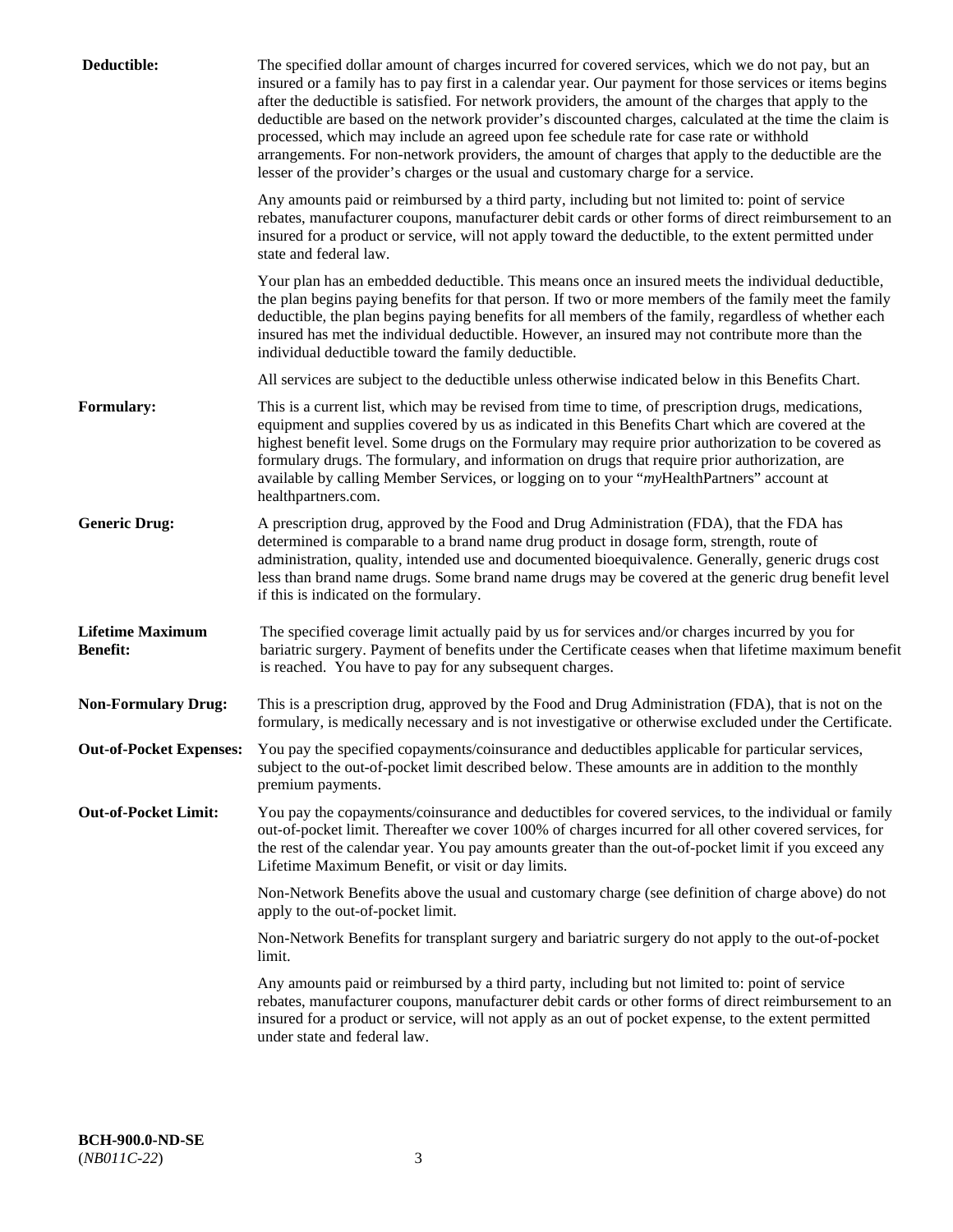You are responsible to keep track of the out-of-pocket expenses. Contact our Member Services Department for assistance in determining the amount paid by the enrollee for specific eligible services received. Claims for reimbursement under the out-of-pocket limit provisions are subject to the same time limits and provisions described under the "Claims Provisions" section of the Certificate.

**Specialty Drug List:** This is a current list, which may be revised from time to time, of prescription drugs, medications, equipment and supplies, which are typically bio-pharmaceuticals. The purpose of a specialty drug list is to facilitate enhanced monitoring of complex therapies used to treat specific conditions. Specialty drugs are covered by us as indicated in this Benefits Chart. The specialty drug list is available by calling Member Services, or logging on to your "*my*HealthPartners" account at [healthpartners.com.](http://www.healthpartners.com/)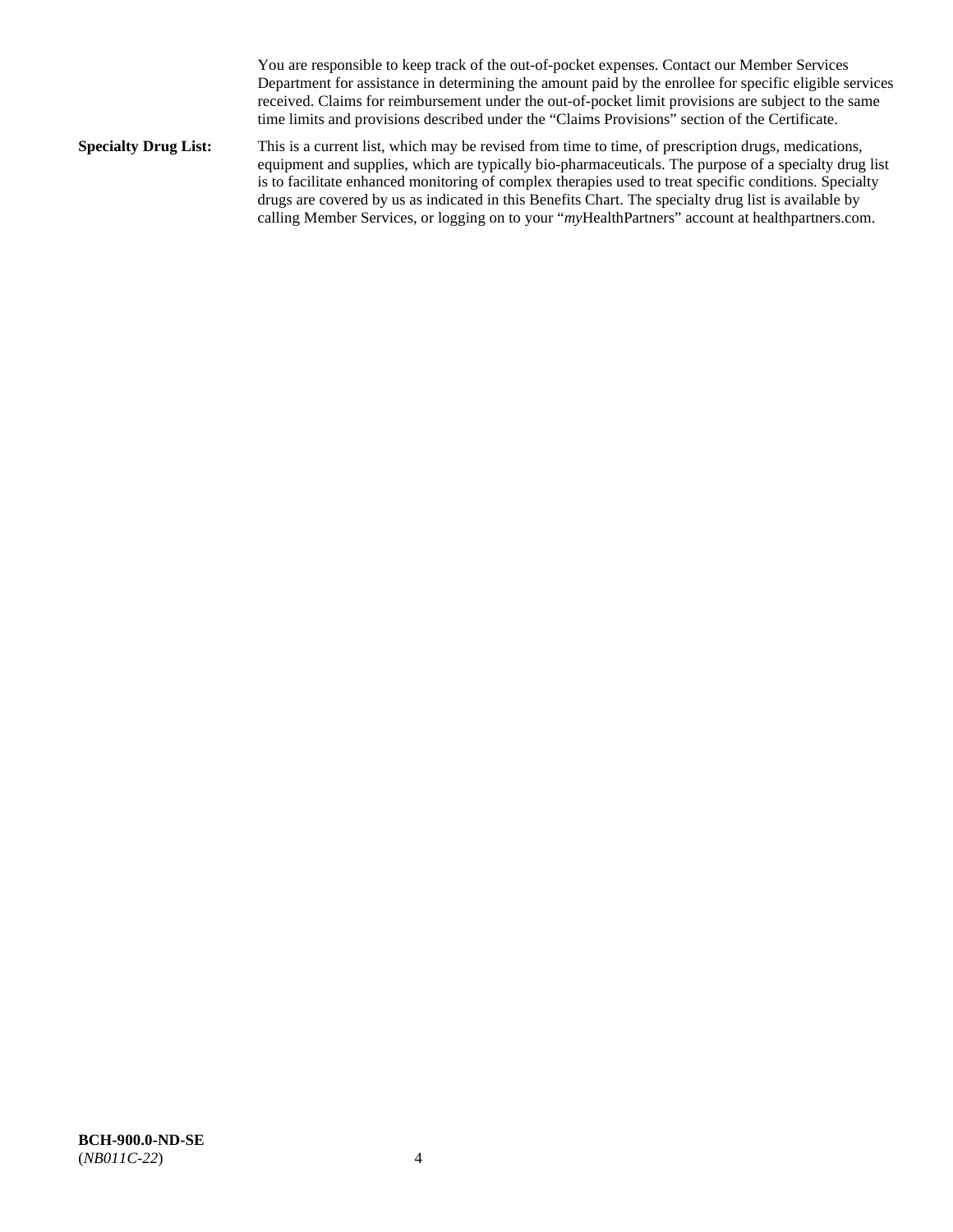### **DEDUCTIBLES AND OUT-OF-POCKET LIMITS**

### **Individual Calendar Year Deductible**

| <b>Network Benefits</b> | <b>Non-Network Benefits</b> |
|-------------------------|-----------------------------|
| \$3,500                 | \$10,000                    |

### **Family Calendar Year Deductible**

| <b>Network Benefits</b> | <b>Non-Network Benefits</b> |
|-------------------------|-----------------------------|
| \$10,500                | \$20,000                    |

A separate deductible must be satisfied under the Network Benefits and Non-Network Benefits.

Your plan has an embedded deductible. This means once an insured meets the individual deductible, the plan begins paying benefits for that person. If two or more members of the family meet the family deductible, the plan begins paying benefits for all members of the family, regardless of whether each insured has met the individual deductible. However, an insured may not contribute more than the individual deductible toward the family deductible.

Any amounts paid or reimbursed by a third party, including but not limited to: point of service rebates, manufacturer coupons, manufacturer debit cards or other forms of direct reimbursement to an insured for a product or service, will not apply toward the deductible, to the extent permitted under state and federal law.

### **Individual Calendar Year Out-of-Pocket Limit**

| <b>Network Benefits</b> | <b>Non-Network Benefits</b> |
|-------------------------|-----------------------------|
| \$8,000                 | \$30,000                    |

### **Family Calendar Year Out-of-Pocket Limit**

| <b>Network Benefits</b> | <b>Non-Network Benefits</b> |
|-------------------------|-----------------------------|
| \$16,000                | \$60,000                    |

A separate Out-of-Pocket Limit must be satisfied under the Network Benefits and Non-Network Benefits.

Non-Network Benefits above the usual and customary charge will not apply toward the individual or family Out-of-Pocket Limit.

Non-Network Benefits for transplant surgery and bariatric surgery do not apply to the out-of-pocket limit.

Any amounts paid or reimbursed by a third party, including but not limited to: point of service rebates, manufacturer coupons, manufacturer debit cards or other forms of direct reimbursement to an insured for a product or service, will not apply as an out of pocket expense, to the extent permitted under state and federal law.

#### **Lifetime maximum benefit for bariatric surgery**

| <b>Network Benefits</b> | <b>Non-Network Benefits</b> |
|-------------------------|-----------------------------|
| Unlimited.              | \$5,000                     |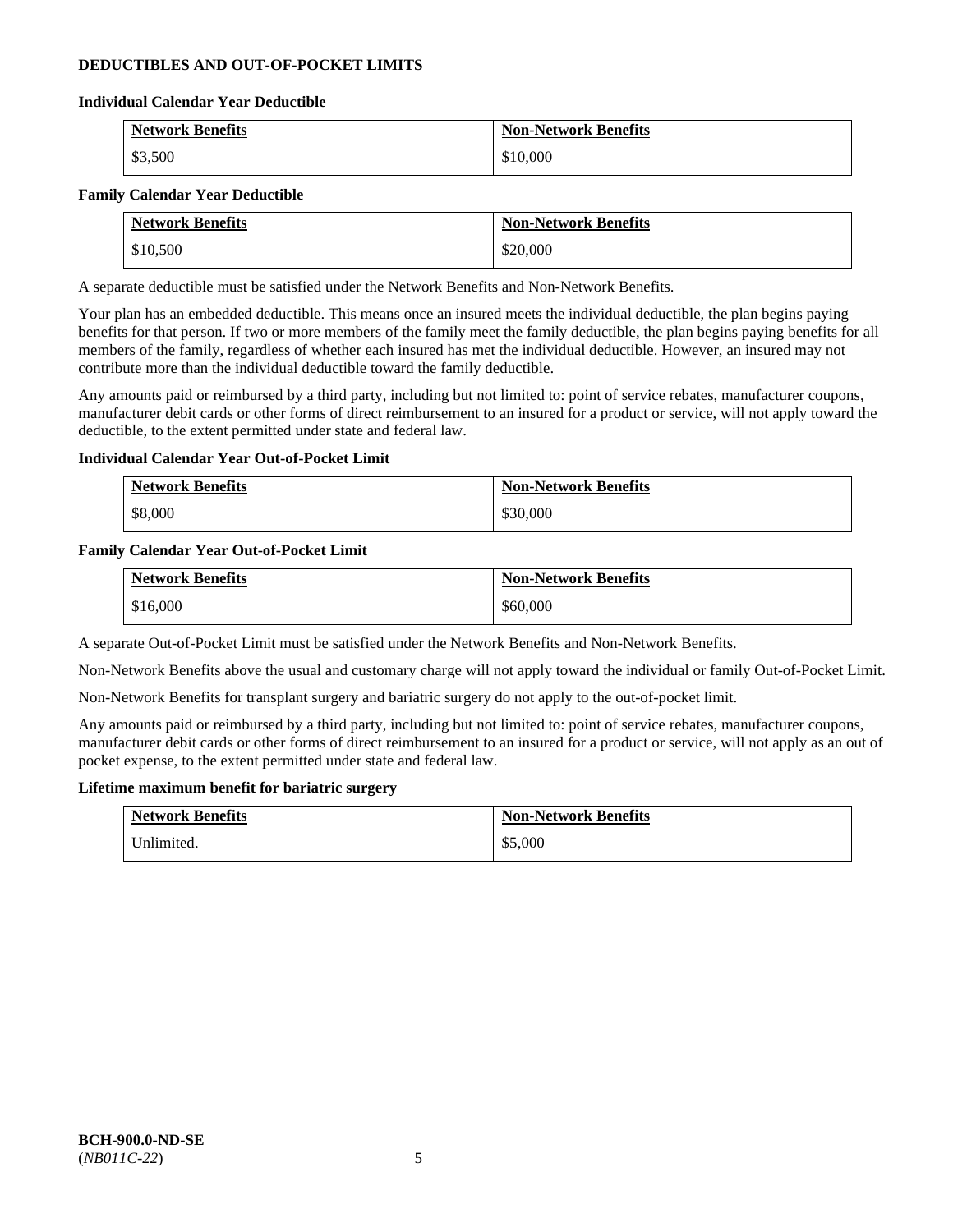# **AMBULANCE AND MEDICAL TRANSPORTATION**

### **Covered Services:**

We cover ambulance and medical transportation for medical emergencies.

We also cover medically necessary, non-emergency ground and air medical transportation if it meets our medical coverage criteria. Under the No Surprises Act, non-network health care providers and facilities are required to provide patients with a plain-language consumer notice explaining that patient consent is required to receive non-emergency before that provider can bill at the higher non-network rate.

Covered services and supplies are based on established medical policies, which are subject to periodic review and modification by the medical or dental directors. These medical policies (medical coverage criteria) and applicable prior authorization requirements are available by calling Member Services, or logging on to your "*my*HealthPartners" account a[t healthpartners.com.](http://www.healthpartners.com/)

#### **Ambulance and medical transportation (other than non-emergency air ambulance transportation)**

| <b>Network Benefits</b>      | <b>Non-Network Benefits</b> |
|------------------------------|-----------------------------|
| 70% of the charges incurred. | See Network Benefits.       |

#### **Non-emergency air ambulance transportation**

| <b>Network Benefits</b>      | <b>Non-Network Benefits</b> |
|------------------------------|-----------------------------|
| 70% of the charges incurred. | See Network Benefits.       |

For Non-Network air ambulance service providers, the eligible charges are limited to the average HealthPartners reimbursement rate for Network air ambulance service providers licensed by the state of North Dakota.

### **Not Covered:**

• See "Services Not Covered" in the Group Certificate.

# **BEHAVIORAL HEALTH SERVICES**

#### **Covered Services:**

Covered services are based on established medical policies, which are subject to periodic review and modification by the medical directors. These medical policies (medical coverage criteria) are available by calling Member Services, or logging on to your "*my*HealthPartners" account at [healthpartners.com.](http://healthpartners.com/)

### **Mental health services**

We cover services for mental health diagnoses as described in the Diagnostic and Statistical Manual of Mental Disorders - Fifth Edition (DSM-5) (most recent edition).

**Outpatient services, including intensive outpatient and day treatment services:** We cover medically necessary outpatient professional mental health services for evaluation, crisis intervention, and treatment of mental health disorders.

A comprehensive diagnostic assessment will be used as the basis for a determination by a mental health professional, concerning the appropriate treatment and the extent of services required.

Outpatient services we cover for a diagnosed mental health condition include the following:

- Individual, group, family, and multi-family therapy;
- Medication management provided by a physician, certified nurse practitioner, or physician's assistant;
- Psychological testing services for the purposes of determining the differential diagnoses and treatment planning for patients currently receiving behavioral health services;
- Day treatment and intensive outpatient services in a licensed program;
- Partial hospitalization services in a licensed hospital or community mental health center;
- Psychotherapy and nursing services provided in the home if authorized by us;
- Treatment for gender dysphoria; and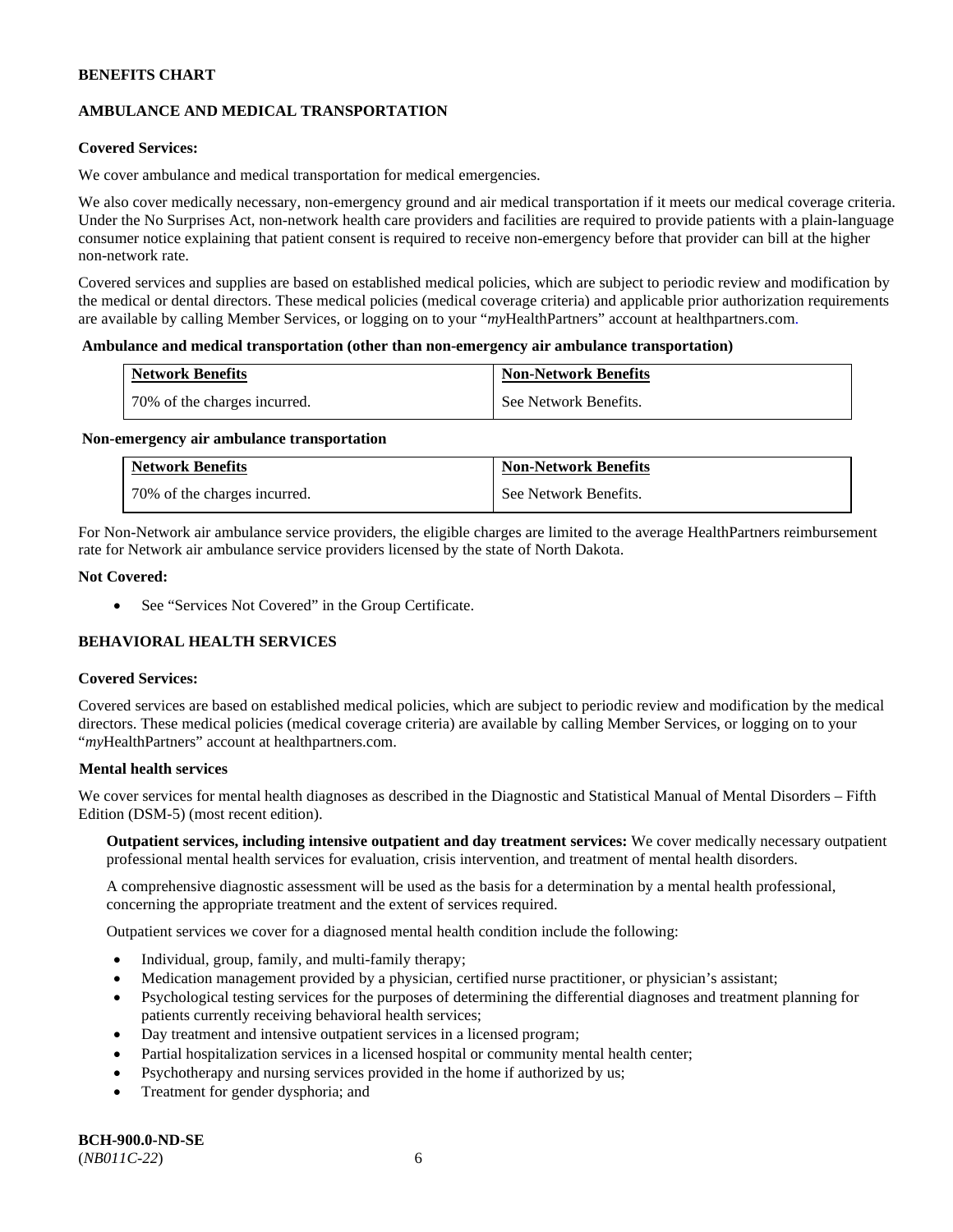• Medically necessary Applied Behavioral Analysis (ABA) prescribed or ordered for an individual diagnosed with an autism spectrum disorder by a licensed physician or a licensed psychologist. For other autism services covered under this Benefits Chart, see the habilitative benefit under Physical Therapy, Occupational Therapy and Speech Therapy.

| <b>Network Benefits</b>                                   | <b>Non-Network Benefits</b>                           |
|-----------------------------------------------------------|-------------------------------------------------------|
| The first five hours of treatment in a calendar year      | The first five hours of treatment in a calendar year  |
| are covered at 100% of the charges incurred. A group      | are covered at 100% of the charges incurred. A        |
| visit counts as one half hour toward the five hours.      | group visit counts as one half hour toward the five   |
| Day treatment, intensive outpatient services and          | hours. Day treatment, intensive outpatient services   |
| partial hospitalization services are not eligible for the | and partial hospitalization services are not eligible |
| first five hour benefit.                                  | for the first five hour benefit.                      |
| We cover additional hours at 70% of the charges           | We cover additional hours at 50% of the charges       |
| incurred.                                                 | incurred.                                             |

### **Group therapy**

| <b>Network Benefits</b>        | <b>Non-Network Benefits</b>  |
|--------------------------------|------------------------------|
| 1 70% of the charges incurred. | 50% of the charges incurred. |

**Inpatient services, including mental health residential treatment services:** We cover the following:

- Medically necessary inpatient services in a hospital and professional services for treatment of mental health disorders. Medical stabilization is covered under inpatient hospital services in the "Hospital and Skilled Nursing Facility Services" section; and
- Medically necessary mental health residential treatment services. This care must be authorized by us and provided by a hospital or residential behavioral health treatment facility licensed by the local state or Department of Health and Human Services. Services not covered under this benefit include halfway houses, group homes, extended care facilities, shelter services, correctional services, detention services, transitional services, group residential services, foster care services and wilderness programs.

| <b>Network Benefits</b>      | <b>Non-Network Benefits</b>  |
|------------------------------|------------------------------|
| 70% of the charges incurred. | 50% of the charges incurred. |

#### **Substance use disorder (SUD) services**

We cover medically necessary services for assessments by a licensed alcohol and drug counselor and treatment of substance use disorders as defined in the latest edition of the DSM-5.

**Outpatient services, including intensive outpatient and day treatment services:** We cover medically necessary outpatient professional services for the diagnosis and treatment of substance use disorder. Substance use disorder treatment services must be provided by a program licensed by the local Department of Health and Human Services.

Outpatient services we cover for a diagnosed substance use disorder include the following:

- Individual, group, family, and multi-family therapy provided in an office setting;
- Opiate replacement therapy including methadone and buprenorphine treatment; and
- Day treatment and intensive outpatient services in a licensed program.

| <b>Network Benefits</b>                               | <b>Non-Network Benefits</b>                           |
|-------------------------------------------------------|-------------------------------------------------------|
| The first five visits of treatment in a calendar year | The first five visits of treatment in a calendar year |
| are covered at 100% of the charges incurred. Day      | are covered at 100% of the charges incurred. Day      |
| treatment and intensive outpatient services are not   | treatment and intensive outpatient services are not   |
| eligible for the first five visits benefit.           | eligible for the first five visits benefit.           |
| We cover additional visits at 70% of the charges      | We cover additional visits at 50% of the charges      |
| incurred.                                             | incurred.                                             |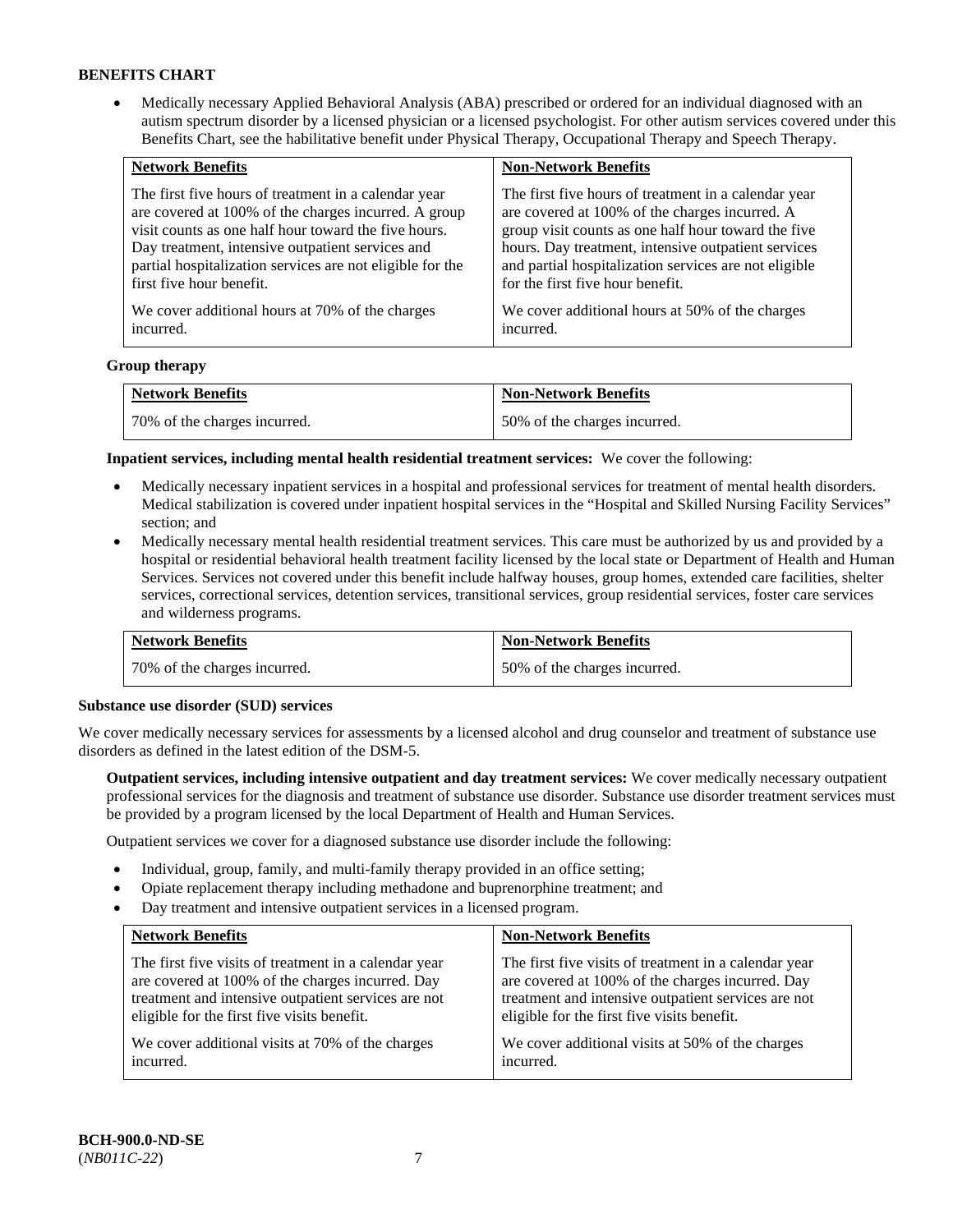**Inpatient Services:** We cover the following:

- Medically necessary inpatient services in a hospital or primary residential treatment in a licensed substance use disorder treatment center. Primary residential treatment is an intensive residential treatment program of limited duration, typically 30 days or less;
- Services provided in a hospital that is licensed by the local state and accredited by Medicare; and
- Detoxification services in a hospital or community detoxification facility if it is licensed by the local Department of Health and Human Services.

| <b>Network Benefits</b>      | <b>Non-Network Benefits</b>  |
|------------------------------|------------------------------|
| 70% of the charges incurred. | 50% of the charges incurred. |

### **Not Covered:**

• See "Services Not Covered" in the Group Certificate.

# **CHIROPRACTIC SERVICES**

# **Covered Services:**

We cover chiropractic services for rehabilitative care. Chiropractic services are adjustments to any abnormal articulations of the human body, especially those of the spinal column, for the purpose of giving freedom of action to impinged nerves that may cause pain or deranged function.

Massage therapy which is performed in conjunction with other treatment/modalities by a chiropractor, is part of a prescribed treatment plan and is not billed separately is covered.

| <b>Network Benefits</b>      | <b>Non-Network Benefits</b>           |
|------------------------------|---------------------------------------|
| 70% of the charges incurred. | 50% of the charges incurred.          |
|                              | Limit of 20 visits per calendar year. |

### **Not Covered:**

- Massage therapy for the purpose of comfort or convenience of the insured.
- See "Services Not Covered" in the Group Certificate.

# **CLINICAL TRIALS**

### **Covered Services:**

We cover certain routine services if you participate in a Phase I, Phase II, Phase III or Phase IV clinical trial that is conducted in relation to the prevention, detection, or treatment of cancer or other life-threatening disease or condition as defined in the Affordable Care Act. We cover routine patient costs for services that would be eligible under this Benefits Chart if the service were provided outside of a clinical trial.

| <b>Network Benefits</b>                                                                                                                                                                          | <b>Non-Network Benefits</b>                                                                                                                                                                           |
|--------------------------------------------------------------------------------------------------------------------------------------------------------------------------------------------------|-------------------------------------------------------------------------------------------------------------------------------------------------------------------------------------------------------|
| Coverage level is same as corresponding Network<br>Benefits, depending on type of service provided<br>such as Office Visits for Illness or Injury, Inpatient<br>or Outpatient Hospital Services. | Coverage level is same as corresponding Non-<br>Network Benefits, depending on type of service<br>provided such as Office Visits for Illness or Injury,<br>Inpatient or Outpatient Hospital Services. |

### **Not Covered:**

- The investigative item, device or service itself.
- Items or services that are provided solely to satisfy data collection and analysis needs and that are not used in the direct clinical management of the patient.
- A service that is clearly inconsistent with widely accepted and established standards of care for a particular diagnosis.
- See "Services Not Covered" in the Group Certificate.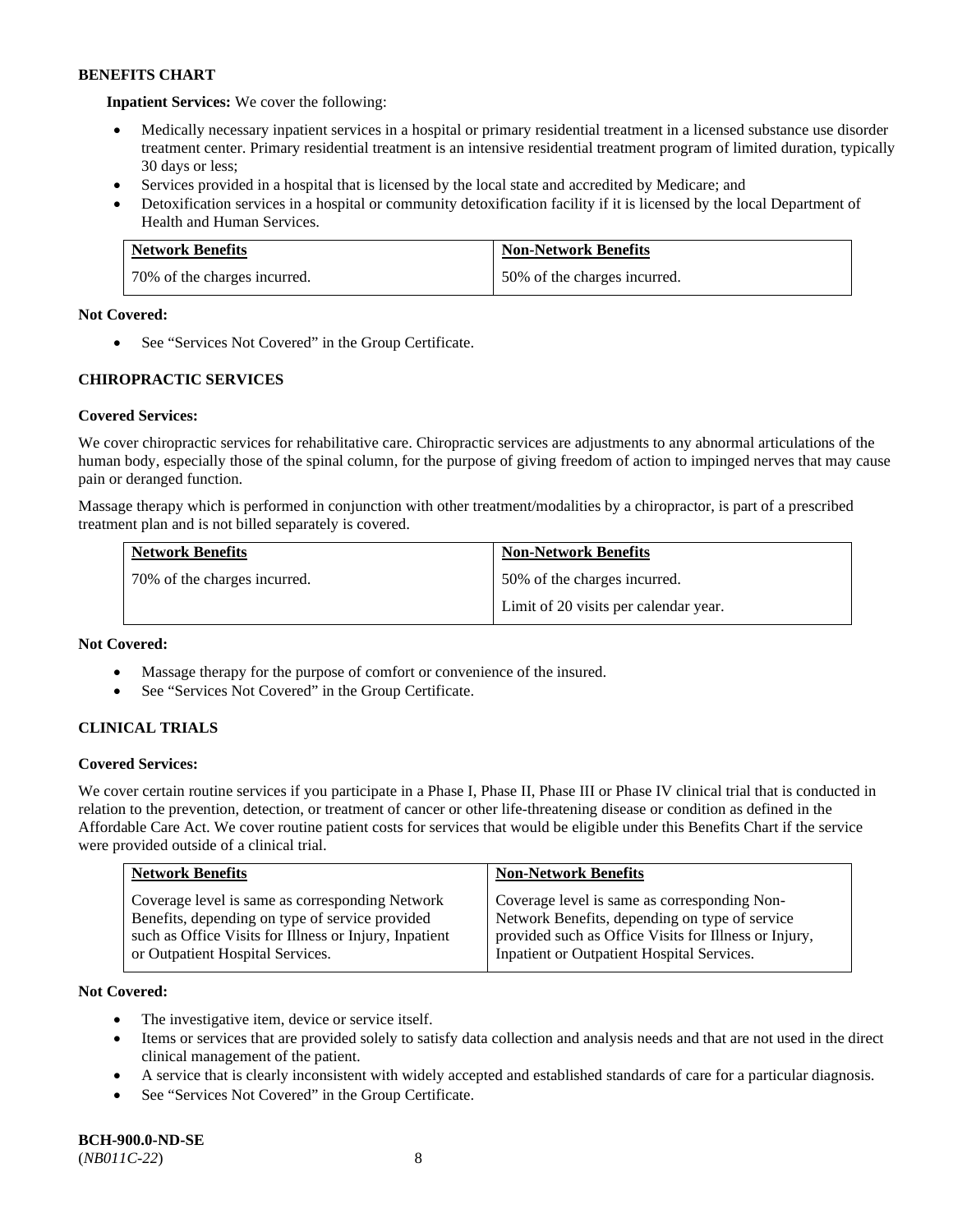# **DENTAL SERVICES**

### **Covered Services:**

We cover services as described below.

**Accidental dental services:** We cover dentally necessary services to treat and restore damage done to sound, natural, unrestored teeth as a result of an accidental injury. Coverage is for damage caused by external trauma to face and mouth only, not for cracked or broken teeth which result from biting or chewing. We cover restorations, root canals, crowns and replacement of teeth lost that are directly related to the accident in which the insured was involved. We cover initial exams, x-rays, and palliative treatment including extractions, and other oral surgical procedures directly related to the accident. Subsequent treatment must be initiated within the specified time-frame and must be directly related to the accident. We do not cover restoration and replacement of teeth that are not "sound and natural" at the time of the accident.

Full mouth rehabilitation to correct occlusion (bite) and malocclusion (misaligned teeth not due to the accident) are not covered.

When an implant-supported dental prosthetic treatment is pursued, the accidental dental benefit will be applied to the prosthetic procedure. Benefits are limited to the amount that would be paid toward the placement of a removable dental prosthetic appliance that could be used in the absence of implant treatment. Care must be provided or pre-authorized by a HealthPartners dentist.

| <b>Network Benefits</b>      | <b>Non-Network Benefits</b>  |
|------------------------------|------------------------------|
| 70% of the charges incurred. | 50% of the charges incurred. |

For all accidental dental services, treatment and/or restoration must be initiated within six months of the date of the injury. Coverage is limited to the initial course of treatment and/or initial restoration. Services must be provided within 24 months of the date of injury to be covered.

### **Medical referral dental services**

**Medically necessary outpatient dental services:** We cover medically necessary outpatient dental services. Coverage is limited to dental services required for treatment of an underlying medical condition, e.g., removal of teeth to complete radiation treatment for cancer of the jaw, cysts and lesions.

| <b>Network Benefits</b>      | <b>Non-Network Benefits</b>  |
|------------------------------|------------------------------|
| 70% of the charges incurred. | 50% of the charges incurred. |

**Medically necessary hospitalization and anesthesia for dental care:** We cover medically necessary hospitalization and anesthesia for dental care. This is limited to charges incurred by an insured who: (1) is a child under age 9; (2) is severely disabled; or (3) has a medical condition, and requires hospitalization or general anesthesia for dental care treatment. The requirement of a hospital setting must be due to an insured's underlying medical condition. Coverage is limited to facility and anesthesia charges. Anesthesia is covered in a hospital or a dental office. Oral surgeon/dentist professional fees are not covered. The following are examples, though not all-inclusive, of medical conditions which may require hospitalization for dental services: severe asthma, severe airway obstruction or hemophilia. Hospitalization required due to the behavior of the insured or due to the extent of the dental procedure is not covered.

| <b>Network Benefits</b>      | <b>Non-Network Benefits</b>  |
|------------------------------|------------------------------|
| 70% of the charges incurred. | 50% of the charges incurred. |

**Medical complications of dental care:** We cover medical complications of dental care. Treatment must be medically necessary care and related to medical complications of non-covered dental care, including complications of the head, neck, or substructures.

| <b>Network Benefits</b>      | <b>Non-Network Benefits</b>  |
|------------------------------|------------------------------|
| 70% of the charges incurred. | 50% of the charges incurred. |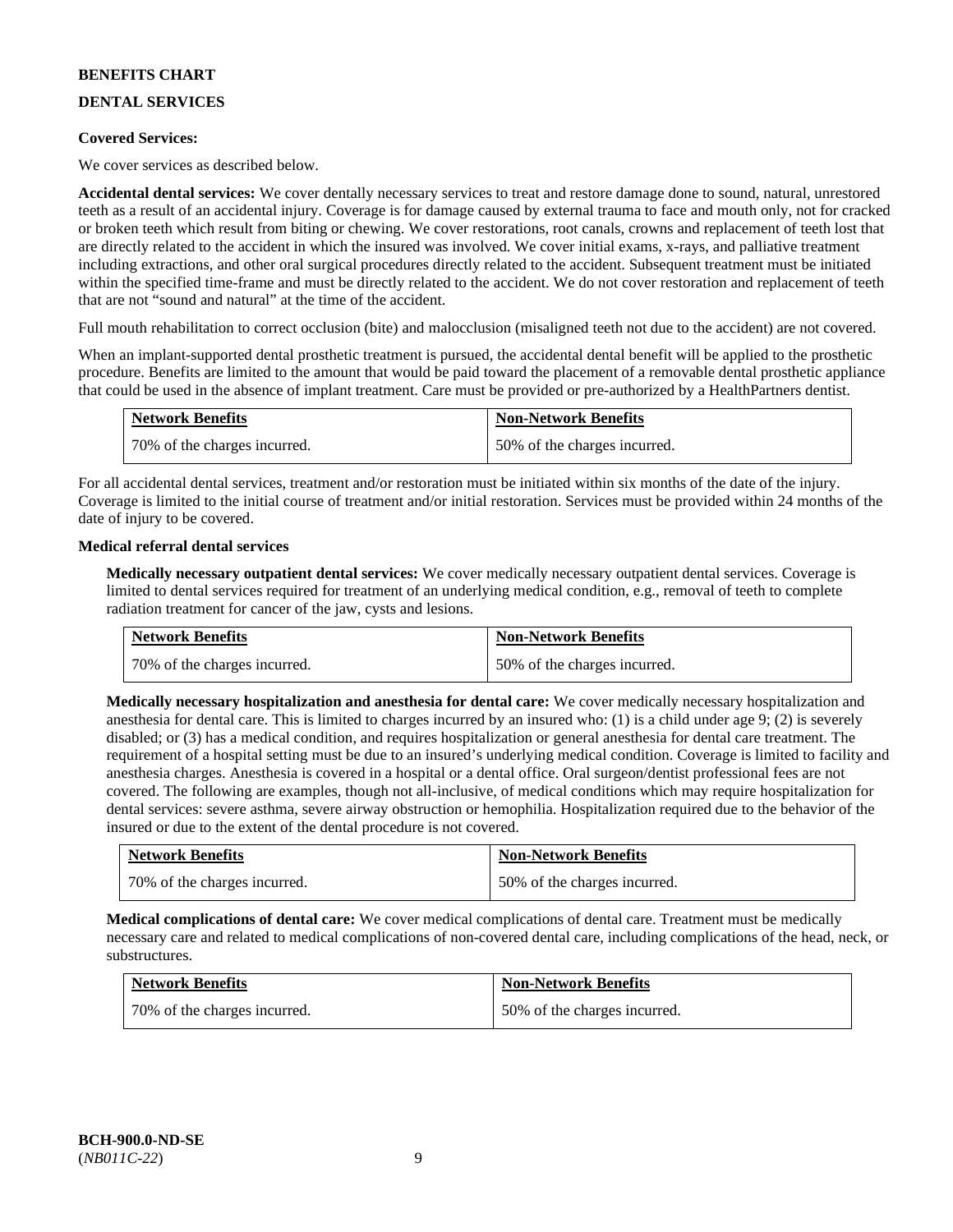**Oral surgery:** We cover oral surgery. Coverage is limited to treatment of medical conditions requiring oral surgery, such as treatment of oral neoplasm, non-dental cysts, fracture of the jaws, trauma of the mouth and jaws, and any other oral surgery procedures provided as medically necessary dental services.

| <b>Network Benefits</b>      | <b>Non-Network Benefits</b>  |
|------------------------------|------------------------------|
| 70% of the charges incurred. | 50% of the charges incurred. |

**Treatment of cleft lip and cleft palate of a dependent child:** We cover treatment of cleft lip and cleft palate of a dependent child, to the limiting age in the definition of an "Eligible Dependent", including orthodontic treatment and oral surgery directly related to the cleft. Benefits for individuals age 26 up to the limiting age for coverage of the dependent are limited to inpatient or outpatient expenses arising from medical and dental treatment that was scheduled or initiated prior to the dependent turning age 19. Dental services which are not required for the treatment of cleft lip or cleft palate are not covered. If a dependent child covered under the Certificate is also covered under a dental plan which includes orthodontic services, that dental plan shall be considered primary for the necessary orthodontic services. Oral appliances are subject to the same copayment, conditions and limitations as durable medical equipment.

| <b>Network Benefits</b>      | <b>Non-Network Benefits</b>  |
|------------------------------|------------------------------|
| 70% of the charges incurred. | 50% of the charges incurred. |

**Treatment of temporomandibular disorder (TMD) and craniomandibular disorder (CMD):** We cover surgical and nonsurgical treatment of temporomandibular disorder (TMD) and craniomandibular disorder (CMD), which is medically necessary care. Dental services which are not required to directly treat TMD or CMD are not covered.

| <b>Network Benefits</b>      | <b>Non-Network Benefits</b>  |
|------------------------------|------------------------------|
| 70% of the charges incurred. | 50% of the charges incurred. |

**Not Covered:** 

- Dental treatment, procedures or services not listed in this Benefits Chart.
- Accident related dental services if treatment is (1) provided to teeth which are not sound and natural, (2) to teeth which have been restored, (3) initiated beyond six months from the date of the injury, (4) received beyond the initial treatment or restoration or (5) received beyond 24 months from the date of injury.
- Oral surgery to remove wisdom teeth, except as stated in the Pediatric Dental Amendment.
- Orthognathic treatment or procedures and all related services.
- See "Services Not Covered" in the Group Certificate.

# **DIABETES AND HYPERTENSION DISEASE MANAGEMENT PROGRAM**

### **Covered Services:**

If you meet criteria for coverage, you may qualify for the Diabetes and/or Hypertension Disease Management Program.

The program covers group health coaching which focuses on weight loss, exercise, behavior modification and health education through Omada Health.

| <b>Network Benefits</b>                                     | <b>Non-Network Benefits</b> |
|-------------------------------------------------------------|-----------------------------|
| 100% of the charges incurred.<br>Deductible does not apply. | Not applicable.             |

### **Not Covered:**

See "Services Not Covered" in the Group Certificate.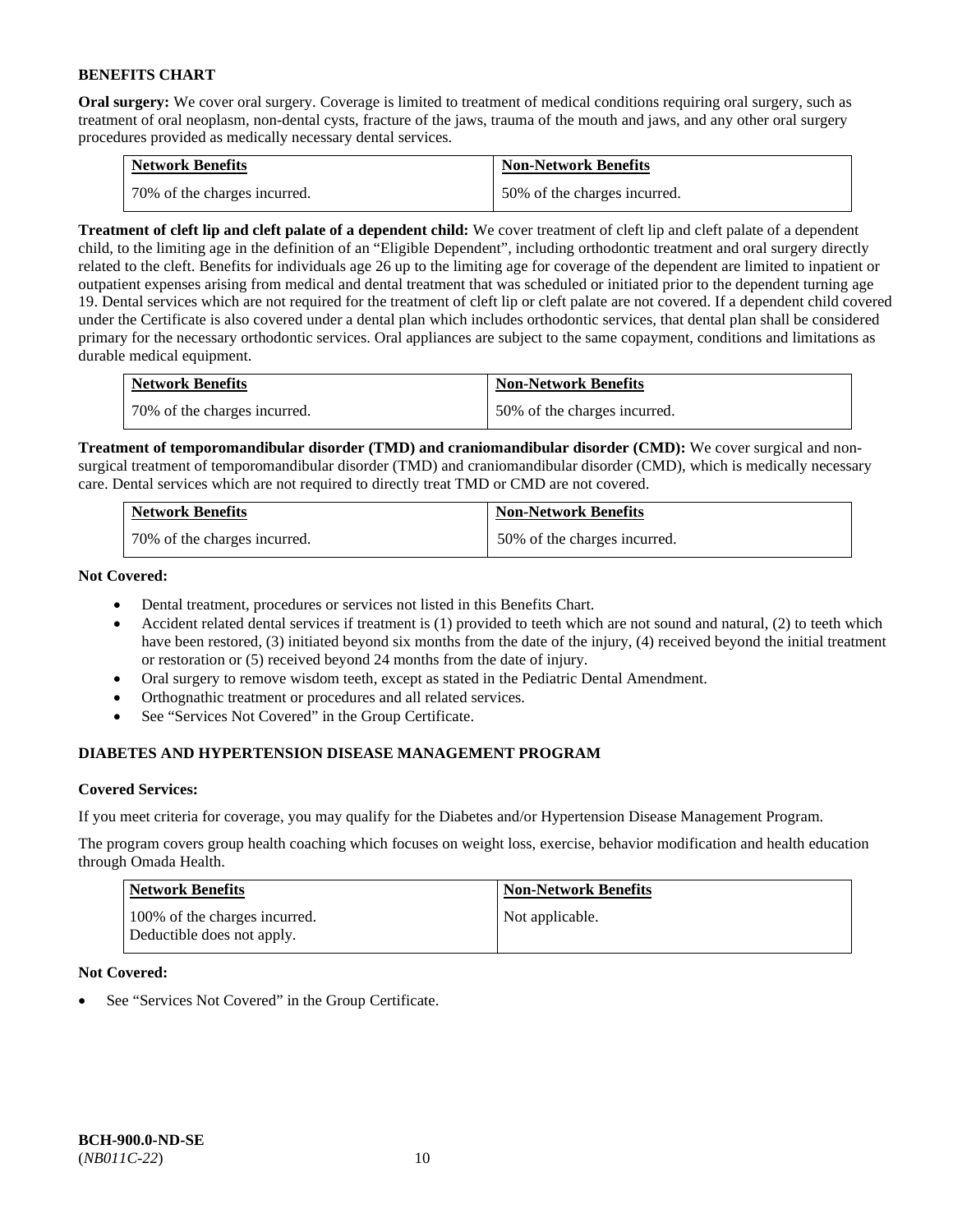# **DIABETIC EQUIPMENT AND SUPPLIES**

### **Covered Services:**

We cover physician prescribed medically appropriate and necessary drugs and supplies used in the management and treatment of diabetes for insureds with gestational, Type I or Type II diabetes including durable diabetic equipment and disposable supplies, as described below.

Certain items are only covered if your condition meets our coverage criteria and obtained through an authorized vendor. For more information on what we cover and any prior authorization requirements, call Member Services or log on to your "*my*HealthPartners" account at [healthpartners.com.](http://www.healthpartners.com/)

Insulin and medications for diabetes are covered as outpatient drugs under the "Prescription Drug Services" section.

**Pumps and pump supplies.** These include diabetic insulin pumps, diabetic infusion pumps and infusion pump supplies such as infusion sets, tubing, connectors and syringe reservoirs.

| <b>Network Benefits</b>                                | <b>Non-Network Benefits</b>  |
|--------------------------------------------------------|------------------------------|
| <b>Pumps received at a pharmacy:</b>                   | 50% of the charges incurred. |
| 70% of the charges incurred.                           |                              |
| Pumps received from a non-pharmacy approved<br>vendor: |                              |
| 70% of the charges incurred.                           |                              |

### **All other durable equipment and diabetic supplies**

Durable Diabetic Equipment and Supplies. These include continuous glucose monitoring system (CGMS), transmitter, sensors and receivers, diabetic blood glucose monitors and control/calibrating solutions (for checking accuracy or testing equipment and test strips).

Disposable Diabetic Supplies. These are one-time use supplies, including syringes, lancets, lancet devices, blood and urine ketone test strips, and needles.

Certain diabetic supplies and equipment must be purchased at a pharmacy.

| <b>Network Benefits</b>                                              | <b>Non-Network Benefits</b>  |
|----------------------------------------------------------------------|------------------------------|
| If received through a pharmacy:                                      | 50% of the charges incurred. |
| 70% of the charges incurred.                                         |                              |
| If received through a non-pharmacy provider:                         |                              |
| 70% of the charges incurred if purchased from an<br>approved vendor. |                              |

### **Limitations:**

- No more than a 93-day supply of diabetic supplies is covered and dispensed at a time.
- We require that certain diabetic supplies and equipment be purchased at a pharmacy.
- Diabetic supplies and equipment are limited to certain models and brands.
- Durable medical equipment and supplies must be obtained from or repaired by approved vendors.
- Covered services and supplies are based on established medical policies which are subject to periodic review and modification by the medical directors. Our coverage policy for diabetic supplies includes information on our required models and brands. These medical policies (medical coverage criteria) are available by calling Member Services, or logging on to your "myHealthPartners" account a[t healthpartners.com.](http://www.healthpartners.com/)

#### **Not Covered:**

- Replacement or repair of any covered items, if the items are (i) damaged or destroyed by misuse, abuse or carelessness, (ii)
- lost; or (iii) stolen.

**BCH-900.0-ND-SE** (*NB011C-22*) 11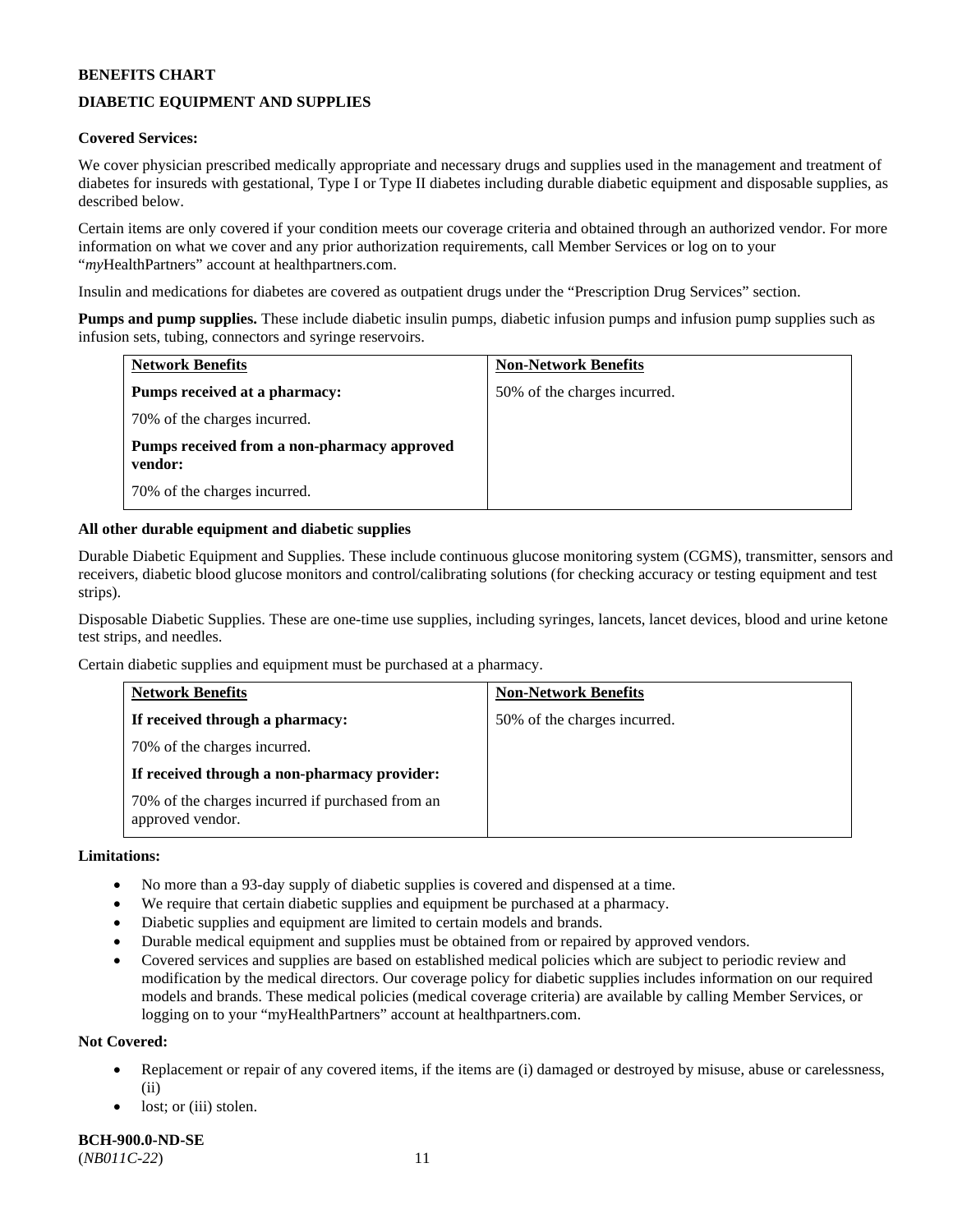- Duplicate or similar items.
- Labor and related charges for repair of any covered items which are more than the cost of replacement by an approved
- vendor.
- Batteries for monitors and equipment.
- Sales tax, mailing, delivery charges, service call charges.
- See "Services Not Covered" in the Group Certificate.

# **DIAGNOSTIC IMAGING SERVICES**

### **Covered Services:**

We cover diagnostic imaging, when ordered by a provider and provided in a clinic or outpatient hospital facility (to see the benefit level for inpatient hospital or skilled nursing facility services, see benefits under "Inpatient Hospital and Skilled Nursing Facility Services").

### **Outpatient magnetic resonance imaging (MRI) and computed tomography (CT)**

| <b>Network Benefits</b>      | <b>Non-Network Benefits</b>  |
|------------------------------|------------------------------|
| 70% of the charges incurred. | 50% of the charges incurred. |

### **All other outpatient diagnostic imaging services**

#### **Services for illness or injury**

| <b>Network Benefits</b>      | <b>Non-Network Benefits</b>  |
|------------------------------|------------------------------|
| 70% of the charges incurred. | 50% of the charges incurred. |

### **Preventive services (MRI/CT procedures are not considered preventive)**

Diagnostic imaging services associated with preventive services are covered at the benefit level shown in the "Preventive Services" section of this Benefits Chart.

#### **Not Covered:**

See "Services Not Covered" in the Group Certificate.

# **DURABLE MEDICAL EQUIPMENT, PROSTHETICS, ORTHOTICS AND SUPPLIES**

#### **Covered Services:**

We cover equipment, supplies and services, as described below. Certain items are only covered if your condition meets our coverage criteria. For more information on what we cover and any prior authorization requirements, call Member Services or log on to your "*my*HealthPartners" account at [healthpartners.com.](http://www.healthpartners.com/)

- Durable medical equipment, such as wheelchairs, ventilators, oxygen, oxygen equipment, continuous positive airway pressure (CPAP) devices, hospital beds, and related services.
- Prosthetics, including breast prostheses, artificial limbs and artificial eyes, and related supplies.
- Orthotics.
- Medical supplies, including splints, surgical stockings, casts and dressings.
- Enteral feedings.
- Special dietary treatment for Phenylketonuria (PKU) and oral amino acid based elemental formula if it meets our medical coverage criteria.

Diabetic equipment and supplies are covered under the "Diabetic Equipment and Supplies" section.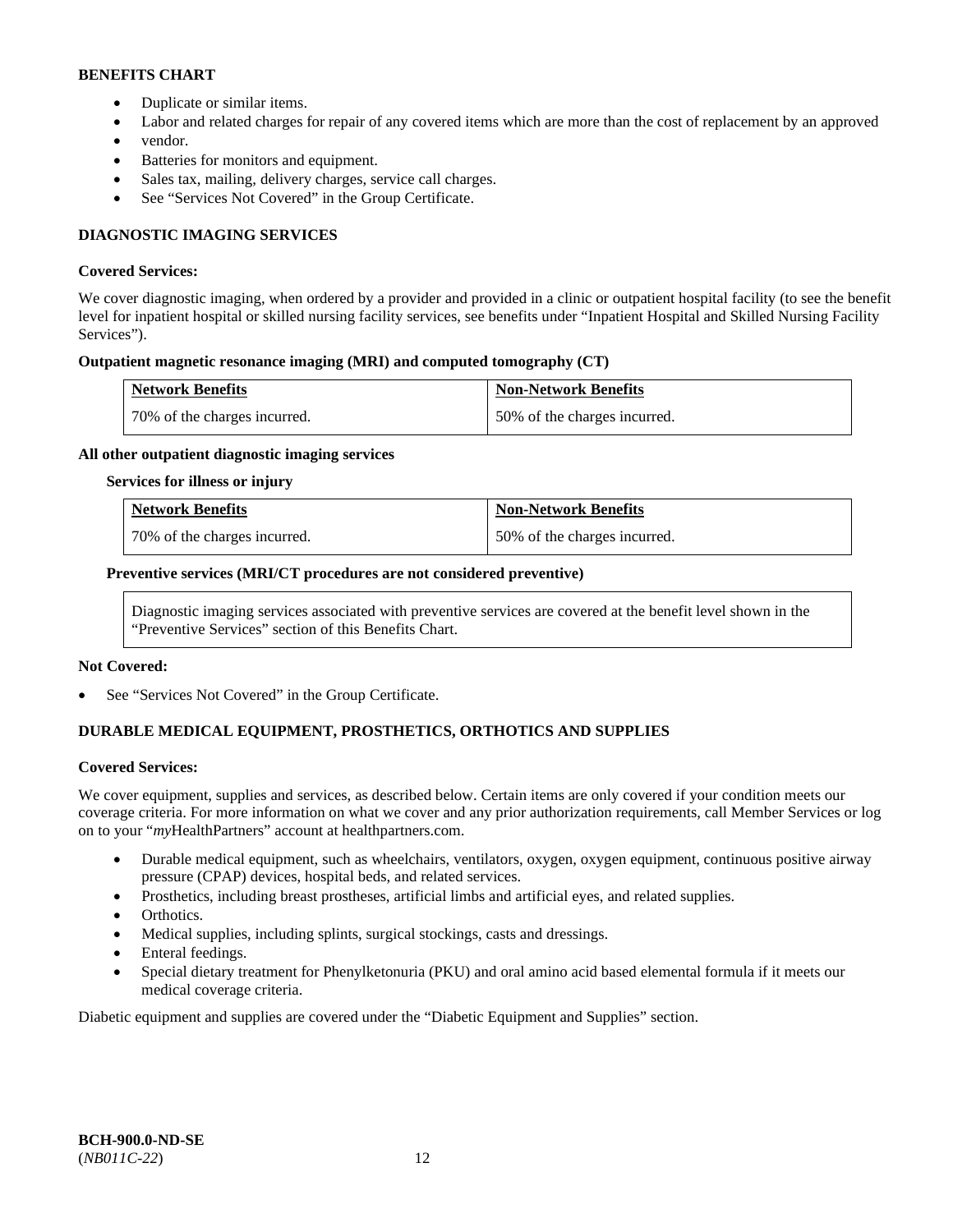### **Special dietary treatment for Phenylketonuria (PKU) if it meets our medical coverage criteria**

| <b>Network Benefits</b>                                    | <b>Non-Network Benefits</b>  |
|------------------------------------------------------------|------------------------------|
| 70% of the charges incurred.<br>Deductible does not apply. | 50% of the charges incurred. |

#### **Oral amino acid based elemental formula if it meets our medical coverage criteria**

| <b>Network Benefits</b>      | <b>Non-Network Benefits</b>  |
|------------------------------|------------------------------|
| 70% of the charges incurred. | 50% of the charges incurred. |

### **All other durable medical equipment, prosthetics, orthotics and supplies**

| <b>Network Benefits</b>      | <b>Non-Network Benefits</b>  |
|------------------------------|------------------------------|
| 70% of the charges incurred. | 50% of the charges incurred. |

### **Limitations:**

Coverage of durable medical equipment is limited by the following:

- Payment will not exceed the cost of an alternate piece of equipment or service that is effective and medically necessary.
- For prosthetic benefits, other than hair prostheses (i.e., wigs) for hair loss resulting from alopecia areata and oral appliances for cleft lip and cleft palate, payment will not exceed the cost of an alternate piece of equipment or service that is effective, medically necessary and enables insureds to conduct standard activities of daily living.
- We reserve the right to determine if an item will be approved for rental vs. purchase.
- Durable medical equipment and supplies must be obtained from or repaired by approved vendors.
- Covered services and supplies are based on established medical policies which are subject to periodic review and modification by the medical or dental directors. Our coverage policy for diabetic supplies includes information on our required models and brands. These medical policies (medical coverage criteria) are available by calling Member Services, or logging on to your "*my*HealthPartners" account at [healthpartners.com.](http://www.healthpartners.com/)

### **Not Covered:**

Items which are not eligible for coverage include, but are not limited to:

- Replacement or repair of any covered items, if the items are (i) damaged or destroyed by misuse, abuse or carelessness, (ii) lost; or (iii) stolen.
- Duplicate or similar items.
- Labor and related charges for repair of any covered items which are more than the cost of replacement by an approved vendor.
- Sales tax, mailing, delivery charges, service call charges.
- Items which are primarily educational in nature or for hygiene, vocation, comfort, convenience or recreation.
- Communication aids or devices: equipment to create, replace or augment communication abilities including, but not limited to, speech processors, receivers, communication boards, or computer or electronic assisted communication.
- Hearing aids (implantable and external, including osseointegrated or bone anchored) and their fitting, except as specifically described in this Benefits Chart. This exclusion does not apply to cochlear implants.
- Eyeglasses, contact lenses and their fitting, measurement and adjustment, except as specifically described in this Benefits Chart.
- Hair prostheses (wigs).
- Household equipment which primarily has customary uses other than medical, such as, but not limited to, exercise cycles, air purifiers, central or unit air conditioners, water purifiers, non-allergenic pillows, mattresses or waterbeds.
- Household fixtures including, but not limited to, escalators or elevators, ramps, swimming pools and saunas.
- Modifications to the structure of the home including, but not limited to, its wiring, plumbing or charges for installation of equipment.
- Vehicle, car or van modifications including, but not limited to, hand brakes, hydraulic lifts and car carrier.
- Rental equipment while owned equipment is being repaired by non-contracted vendors, beyond one month rental of medically necessary equipment.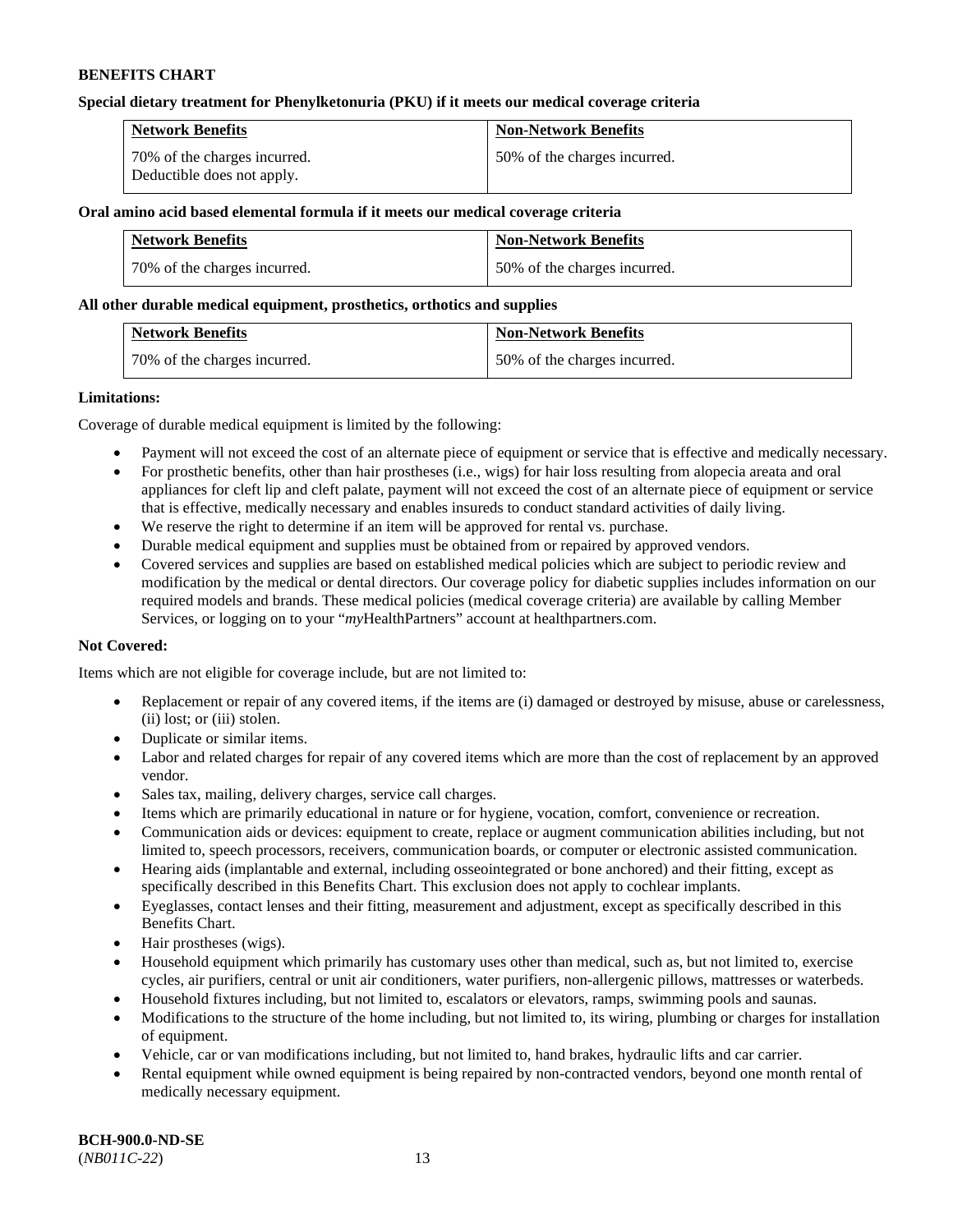- Other equipment and supplies, including but not limited to assistive devices, that we determine are not eligible for coverage.
- See "Services Not Covered" in the Group Certificate.

## **EMERGENCY AND URGENTLY NEEDED CARE SERVICES**

### **Covered Services:**

We cover services for emergency care and urgently needed care if the services are otherwise eligible for coverage under this Benefits Chart.

**Urgently needed care.** These are services to treat an unforeseen illness or injury, which are required in order to prevent a serious deterioration in your health, and which cannot be delayed until the next available clinic or office hours.

#### **Urgently needed care at clinics**

| <b>Network Benefits</b>                                                                                                                                                                                                                                                                                                                                                                                                                        | <b>Non-Network Benefits</b> |
|------------------------------------------------------------------------------------------------------------------------------------------------------------------------------------------------------------------------------------------------------------------------------------------------------------------------------------------------------------------------------------------------------------------------------------------------|-----------------------------|
| 70% of the charges incurred.                                                                                                                                                                                                                                                                                                                                                                                                                   | See Network Benefits.       |
| <b>First three visits</b>                                                                                                                                                                                                                                                                                                                                                                                                                      |                             |
| The first three urgent care visits, office visits,<br>convenience clinic visits, telephone visits and E-<br>visits (other than Virtuwell) combined in a calendar<br>year are covered at 100% not subject to the<br>deductible. Physician services are included;<br>however, charges for office procedures, laboratory,<br>radiology and other ancillary services are not<br>included and will be subject to the deductible and<br>coinsurance. |                             |

**Emergency Care.** These are services to treat: (1) the sudden, unexpected onset of illness or injury which, if left untreated or unattended until the next available clinic or office hours, would result in hospitalization, or (2) a condition requiring professional health services immediately necessary to preserve life or stabilize health. Emergency care includes emergency services as defined in Division BB, Title I, Section 102 of the Consolidated Appropriations Act of 2021. Emergency care also includes an immediate response service available on a 24-hour, seven-day-a-week basis for each child, or person, having a psychiatric crisis, a mental health crisis, or a mental health emergency.

When reviewing claims for coverage of emergency services, our medical director will take into consideration (1) a reasonable layperson's belief that the circumstances required immediate medical care that could not wait until the next working day or next available clinic appointment; (2) the time of day and day of the week the care was provided; (3) the presenting symptoms including but not limited to severe pain, to ensure that the decision to reimburse the emergency care is not made solely on the basis of the actual diagnosis.

**Emergency care in a hospital emergency room, including professional services of a physician**

| <b>Network Benefits</b>      | <b>Non-Network Benefits</b> |
|------------------------------|-----------------------------|
| 70% of the charges incurred. | See Network Benefits.       |

**Inpatient emergency care in a hospital including post-stabilization services as required under the federal No Surprises Act and its implementing regulations**

| <b>Network Benefits</b>      | <b>Non-Network Benefits</b> |
|------------------------------|-----------------------------|
| 70% of the charges incurred. | See Network Benefits.       |

**Not Covered:**

• See "Services Not Covered" in the Group Certificate.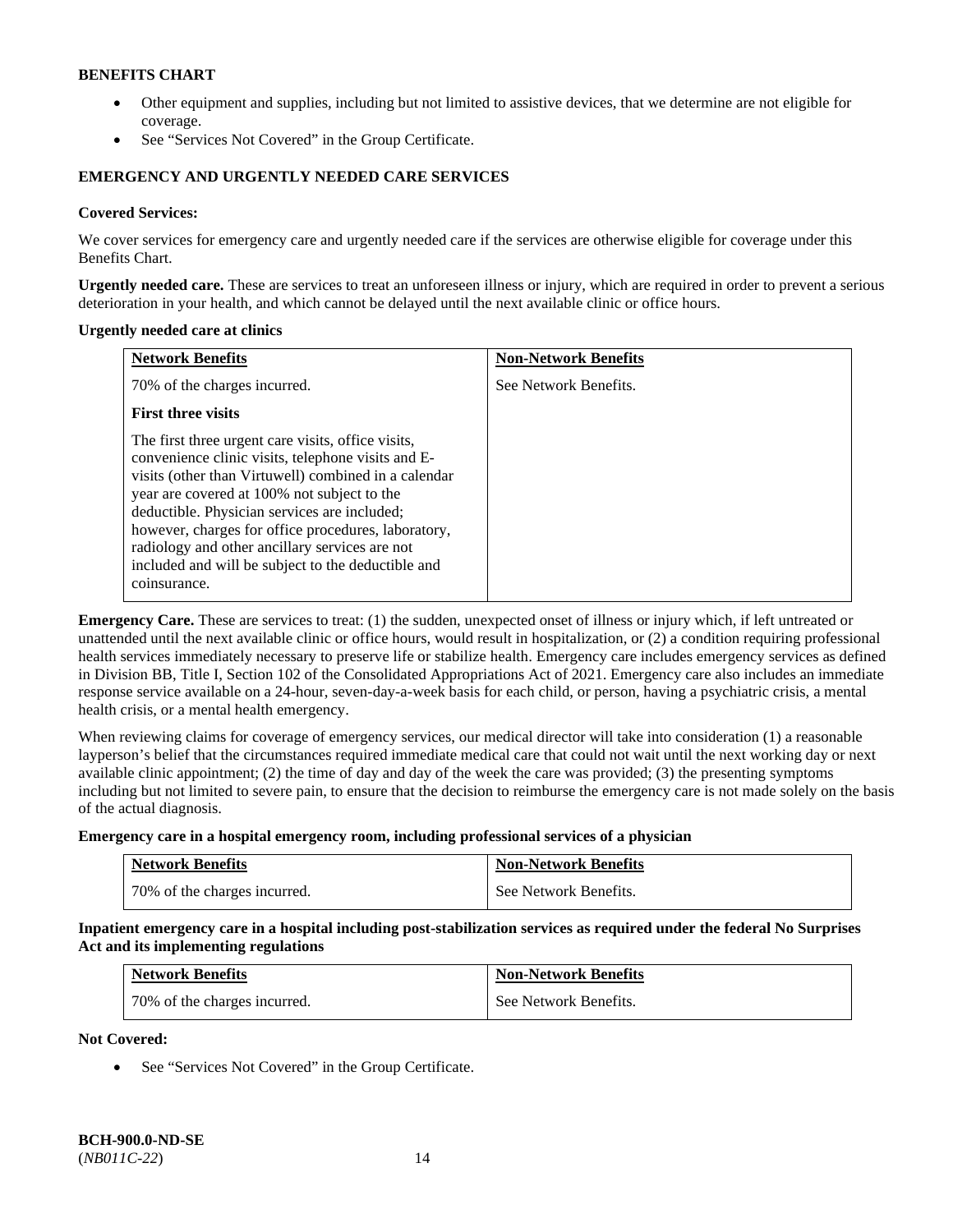# **GENE THERAPY**

### **Covered Services:**

We cover gene therapy treatment that meets our current medical coverage criteria.

| <b>Network Benefits</b>                                                                                                                                                                          | <b>Non-Network Benefits</b> |
|--------------------------------------------------------------------------------------------------------------------------------------------------------------------------------------------------|-----------------------------|
| Coverage level is same as corresponding Network<br>Benefits, depending on type of service provided<br>such as Office Visits for Illness or Injury, Inpatient<br>or Outpatient Hospital Services. | No coverage.                |

### **Limitations:**

- Gene therapy must be provided by a designated provider.
- Specific types of gene therapy are limited to therapies and conditions specified in our medical coverage criteria.

### **Not Covered:**

See "Services Not Covered" in the Group Certificate.

# **HEALTH EDUCATION**

### **Covered Services:**

We cover education for preventive services and education for the management of chronic health problems (such as diabetes). Coverage includes medical nutrition therapy, that is provided by a certified, registered, or licensed health care professional working in a program consistent with the national standards of diabetes self-management education as established by the American Diabetes Association.

| <b>Network Benefits</b>                                     | <b>Non-Network Benefits</b>  |
|-------------------------------------------------------------|------------------------------|
| 100% of the charges incurred.<br>Deductible does not apply. | 50% of the charges incurred. |

### **Not Covered:**

See "Services Not Covered" in the Group Certificate.

# **HOME HEALTH SERVICES**

### **Covered Services:**

We cover skilled nursing services, physical therapy, occupational therapy, speech therapy, respiratory therapy and other therapeutic services, non-routine prenatal and postnatal services, routine postnatal well child visits (as described in the Medical Coverage Criteria), phototherapy services for newborns, home health aide services and other eligible home health services when provided in your home, if you are homebound (i.e., unable to leave home without considerable effort due to a medical condition. Lack of transportation does not constitute homebound status). For phototherapy services for newborns and high risk prenatal services, supplies and equipment are included.

We cover total parenteral nutrition/intravenous ("TPN/IV") therapy, equipment, supplies and drugs in connection with IV therapy. IV line care kits are covered under Durable Medical Equipment.

You do not need to be homebound to receive total parenteral nutrition/intravenous ("TPN/IV") therapy.

We cover palliative care benefits. Palliative care includes symptom management, education and establishing goals of care. We waive the requirement that you be homebound for a limited number of home visits for palliative care (as shown in this Benefits Chart), if you have a life-threatening, non-curable condition which has a prognosis of survival of two years or less. Additional palliative care visits are eligible under the home health services benefit if you are homebound and meet all other requirements defined in this section.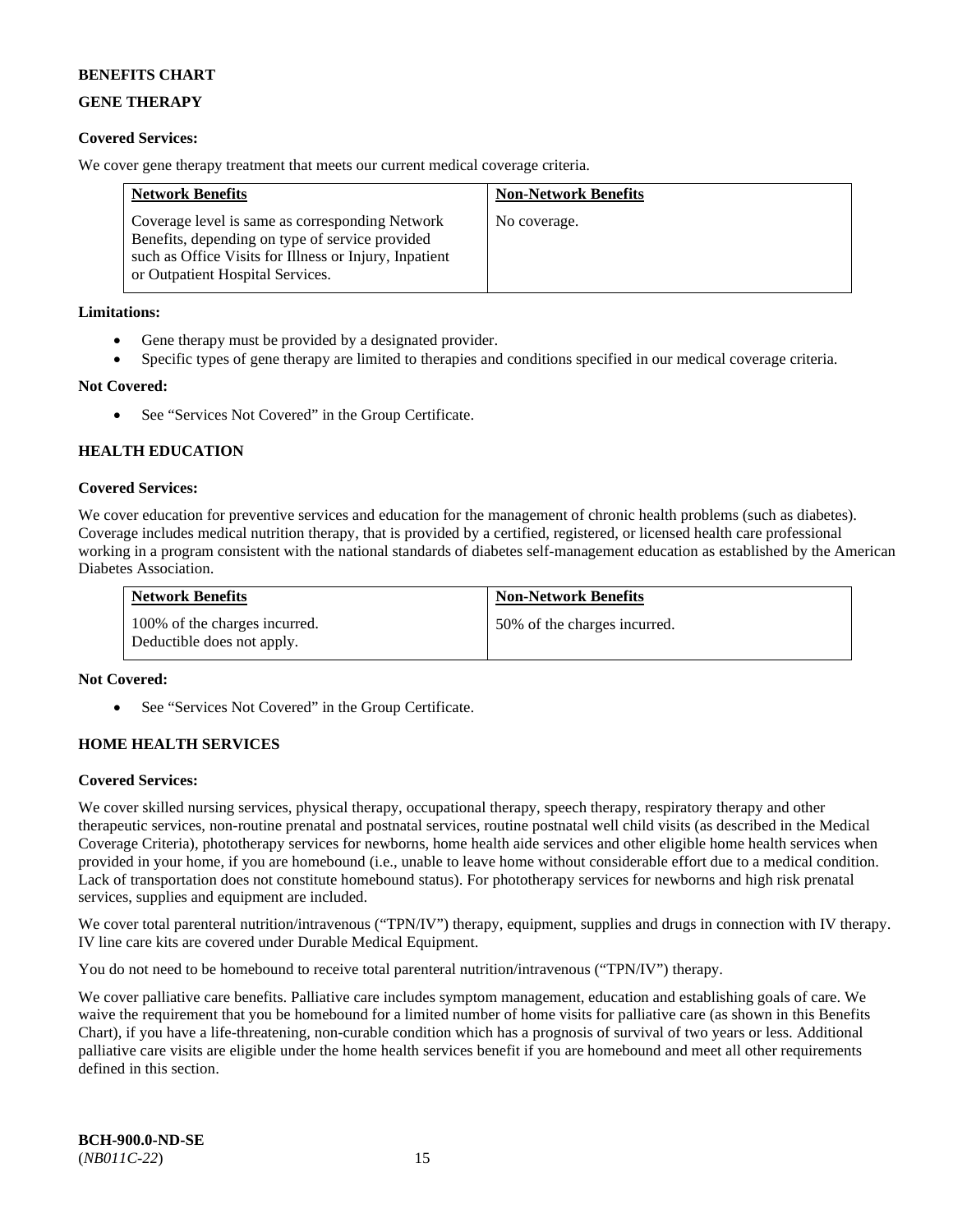Home health services are eligible and covered only when:

- medically necessary; and
- provided as rehabilitative care, terminal care or maternity care; and
- ordered by a physician, and included in the written home care plan.

#### **Physical therapy, occupational therapy, speech therapy, respiratory therapy, home health aide services and palliative care**

| <b>Network Benefits</b>      | <b>Non-Network Benefits</b>  |
|------------------------------|------------------------------|
| 70% of the charges incurred. | 50% of the charges incurred. |

#### **TPN/IV therapy, skilled nursing services, non-routine prenatal/postnatal services and phototherapy**

| <b>Network Benefits</b>      | <b>Non-Network Benefits</b>  |
|------------------------------|------------------------------|
| 70% of the charges incurred. | 50% of the charges incurred. |

Each 24-hour visit (or shifts of up to 24-hour visits) equals one visit and counts toward the Maximum visits for all other services shown below. Any visit that lasts less than 24 hours, regardless of the length of the visit, will count as one visit toward the Maximum visits for all other services shown below. All visits must be medically necessary and benefit eligible.

### **Routine postnatal well child visits**

| <b>Network Benefits</b>                                     | <b>Non-Network Benefits</b>  |
|-------------------------------------------------------------|------------------------------|
| 100% of the charges incurred.<br>Deductible does not apply. | 50% of the charges incurred. |

### **Maximum visits for palliative care**

If you are eligible to receive palliative care in the home and you are not homebound, there is a maximum of 12 visits per calendar year.

### **Maximum visits for all other services**

All other home health services are limited to 40 visits per calendar year. The routine postnatal well child visit does not count toward the visit limit.

#### **Limitations:**

- Home health services are not provided as a substitute for a primary caregiver in the home or as relief (respite) for a primary caregiver in the home. We will not reimburse family members or residents in your home for the above services.
- A service shall not be considered a skilled nursing service merely because it is performed by, or under the direct supervision of, a licensed nurse. Where a service (such as tracheotomy suctioning or ventilator monitoring) or like services, can be safely and effectively performed by a non-medical person (or self-administered), without the direct supervision of a licensed nurse, the service shall not be regarded as a skilled nursing service, whether or not a skilled nurse actually provides the service. The unavailability of a competent person to provide a non-skilled service shall not make it a skilled service when a skilled nurse provides it. Only the skilled nursing component of so-called "blended" services (i.e. services which include skilled and non-skilled components) are covered under this Benefits Chart.

#### **Not Covered:**

- Financial or legal counseling services.
- Housekeeping or meal services in your home.
- Private duty nursing services.
- Vocational rehabilitation and recreational or educational therapy. Recreation therapy is therapy provided solely for the purpose of recreation, including but not limited to: (a) requests for physical therapy or occupational therapy to improve athletic ability, and (b) braces or guards to prevent sports injuries.
- See "Services Not Covered" in the Group Certificate.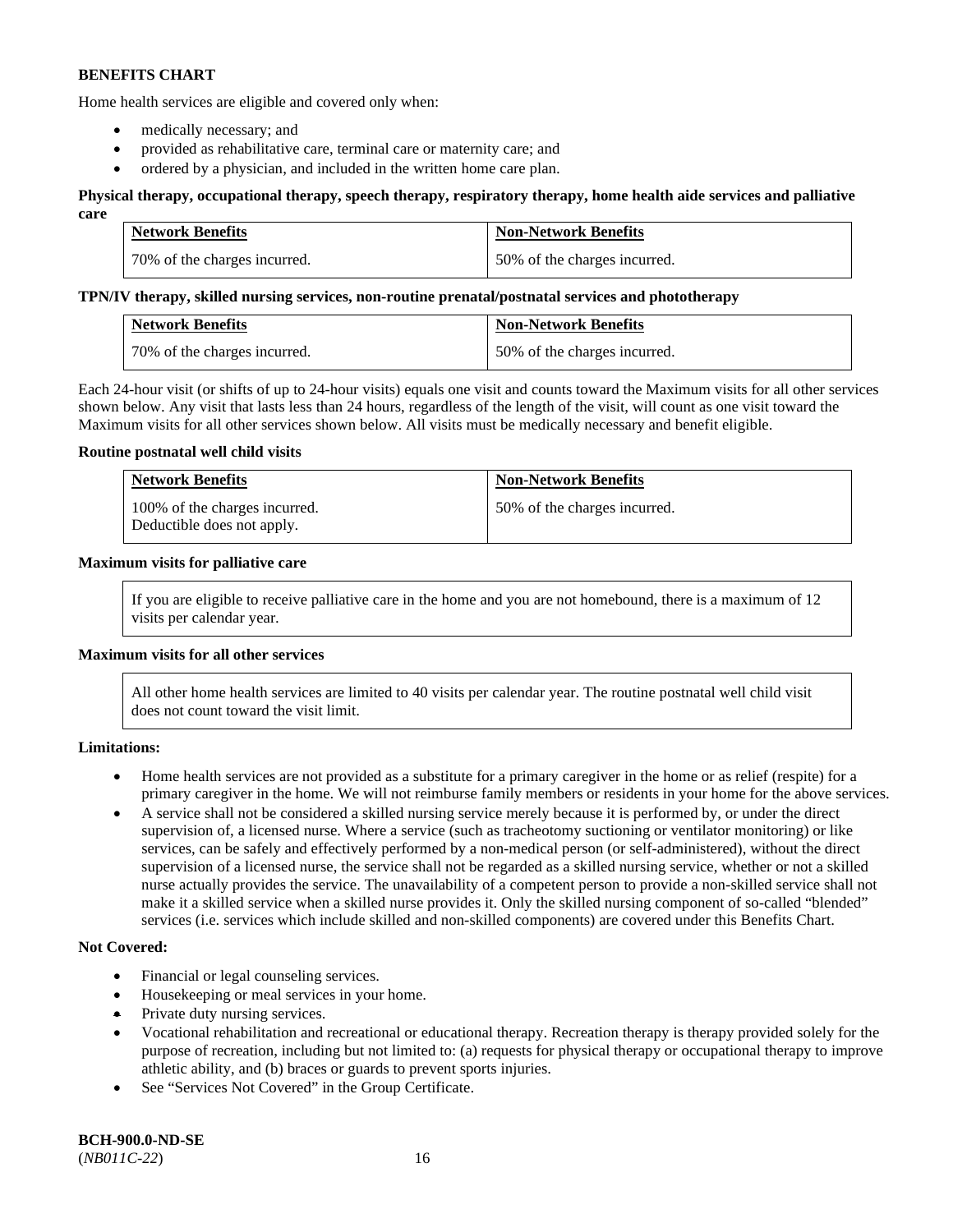## **HOME HOSPICE SERVICES**

### **Applicable Definitions:**

**Part-time.** This is up to two hours of service per day, more than two hours is considered continuous care.

**Continuous Care.** This is from two to twelve hours of service per day provided by a registered nurse, licensed practical nurse, or home health aide, during a period of crisis in order to maintain a terminally ill patient at home.

**Appropriate Facility.** This is a nursing home, hospice residence, or other inpatient facility.

**Custodial Care Related to Hospice Services.** This means providing assistance in the activities of daily living and the care needed by a terminally ill patient which can be provided by primary caregiver (i.e., family member or friend) who is responsible for the patient's home care.

### **Covered Services:**

**Home Hospice Program.** We cover the services described below if you are terminally ill and accepted as a home hospice program participant. You must meet the eligibility requirements of the program, and elect to receive services through the home hospice program. The services will be provided in your home, with inpatient care available when medically necessary as described below. If you elect to receive hospice services, you do so in lieu of curative treatment for your terminal illness for the period you are enrolled in the home hospice program.

**Eligibility:** In order to be eligible to be enrolled in the home hospice program, you must: (1) be a terminally ill patient (prognosis of six months or less); (2) have chosen a palliative treatment focus (i.e., emphasizing comfort and supportive services rather than treatment attempting to cure the disease or condition); and (3) continue to meet the terminally ill prognosis as reviewed by our medical director or his or her designee over the course of care. You may withdraw from the home hospice program at any time.

**Eligible Services:** Hospice services include the following services provided in accordance with an approved hospice treatment plan.

- Home Health Services:
	- o Part-time care provided in your home by an interdisciplinary hospice team (which may include a physician, nurse, social worker, and spiritual counselor) and medically necessary home health services are covered.
	- o One or more periods of continuous care in your home or in a setting which provides day care for pain or symptom management, when medically necessary, will be covered.
- Inpatient Services: We cover medically necessary inpatient services.
- Other Services:
	- o Respite care is covered for care in your home or in an appropriate facility, to give your primary caregivers (i.e., family members or friends) rest and/or relief when necessary in order to maintain a terminally ill patient at home.
	- o Medically necessary medications for pain and symptom management.
	- o Semi-electric hospital beds and other durable medical equipment are covered.
	- Emergency and non-emergency care is covered.

| <b>Network Benefits</b>      | <b>Non-Network Benefits</b>  |
|------------------------------|------------------------------|
| 70% of the charges incurred. | 50% of the charges incurred. |

Respite care is limited to five days per episode and respite care and continuous care combined are limited to 30 days.

### **Not Covered:**

- Financial or legal counseling services.
- Housekeeping or meal services in your home.
- Custodial or maintenance care related to hospice services, whether provided in the home or in a nursing home.
- Any service not specifically described as covered services under this home hospice services benefits.
- Any services provided by members of your family or residents in your home.
- See "Services Not Covered" in the Group Certificate.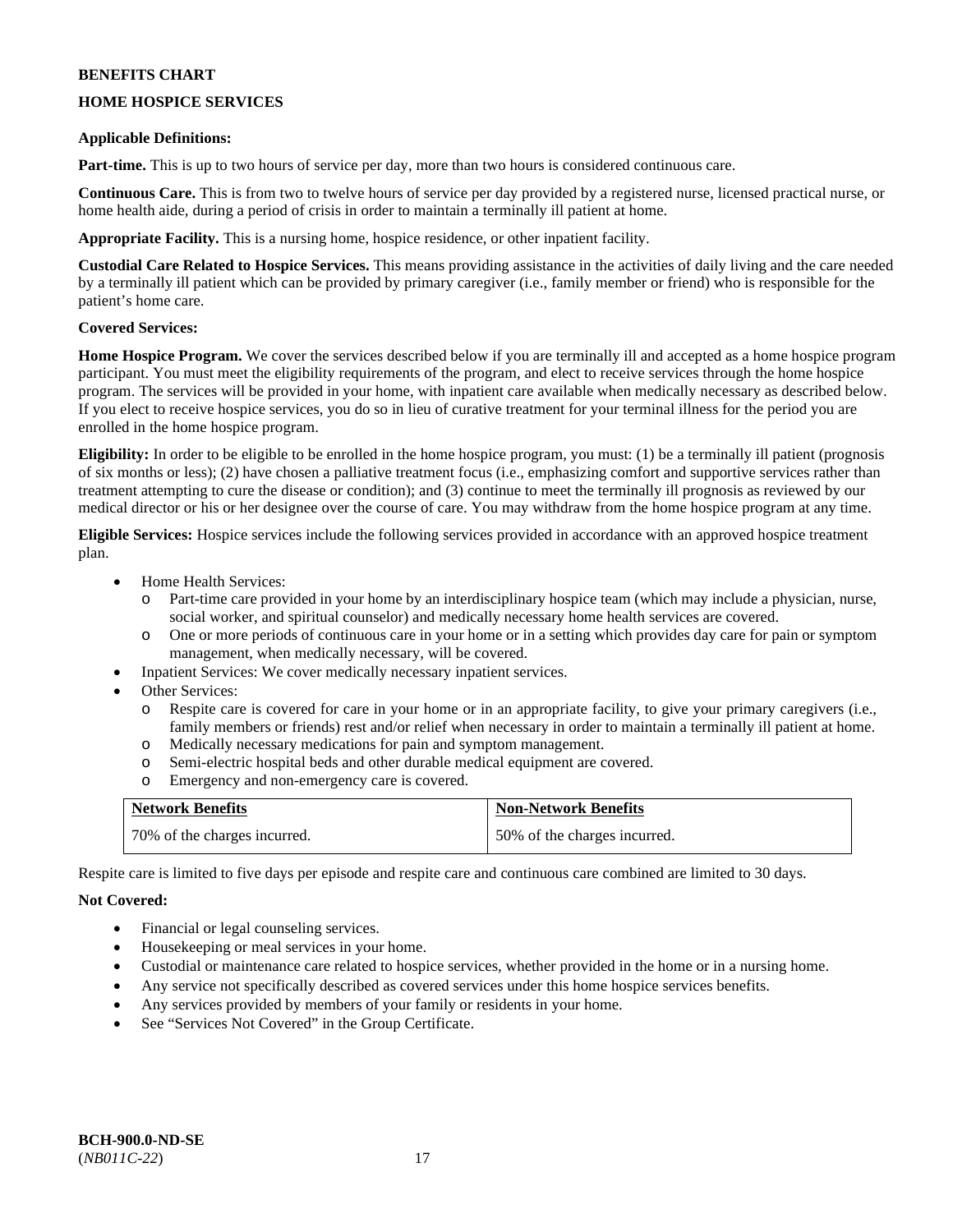# **HOSPITAL AND SKILLED NURSING FACILITY SERVICES**

### **Covered Services:**

We cover services as described below.

### **Medical or surgical hospital services**

**Inpatient hospital services:** We cover the following medical or surgical services, for the treatment of acute illness or injury, which require the level of care only provided in an acute care facility. These services must be authorized by a physician.

Inpatient hospital services include: room and board; the use of operating or maternity delivery rooms; intensive care facilities; newborn nursery facilities; general nursing care, anesthesia, laboratory and diagnostic imaging services, reconstructive surgery, radiation therapy, physical therapy, prescription drugs or other medications administered during treatment, blood and blood products (unless replaced), and blood derivatives, and other diagnostic or treatment related hospital services; physician and other professional medical and surgical services provided while in the hospital, including gender confirmation surgery that meets medical coverage criteria.

Services for items for personal convenience, such as television rental, are not covered.

Group health plans and health insurance issuers generally may not, under Federal law, restrict benefits for any hospital length of stay in connection with childbirth for the mother of newborn child to less than 48 hours following a vaginal delivery, or less than 96 hours following a caesarean section. However, Federal law generally does not prohibit the mother's or newborn's attending provider, after consulting with the mother, from discharging the mother or her newborn earlier than 48 hours (or 96 hours as applicable). In any case plans and issuers may not, under Federal law, require that a provider obtain authorization from the plan or the insurance issuer for prescribing a length of stay not in excess of 48 hours (or 96 hours).

| <b>Network Benefits</b>        | <b>Non-Network Benefits</b>  |
|--------------------------------|------------------------------|
| 1 70% of the charges incurred. | 50% of the charges incurred. |

Each insured's admission or confinement, including that of a newborn child, is separate and distinct from the admission or confinement of any other insured.

**Outpatient hospital, ambulatory care or surgical facility services:** We cover the following medical and surgical services, for diagnosis or treatment of illness or injury on an outpatient basis. These services must be authorized by a physician.

Outpatient services include: use of operating rooms, maternity delivery rooms or other outpatient departments, rooms or facilities; and the following outpatient services: general nursing care, anesthesia, laboratory and diagnostic imaging services, reconstructive surgery, radiation therapy, physical therapy, drugs administered during treatment, blood and blood products (unless replaced), and blood derivatives, and other diagnostic or treatment related outpatient services; physician and other professional medical and surgical services provided while an outpatient, including gender confirmation surgery that meets medical coverage criteria.

For Network Benefits, non-emergent, scheduled outpatient Magnetic Resonance Imaging (MRI) and Computed Tomography (CT) must be provided at a designated facility. Your physician or facility will obtain or verify prior authorization for these services, as needed.

| Network Benefits             | <b>Non-Network Benefits</b>  |
|------------------------------|------------------------------|
| 70% of the charges incurred. | 50% of the charges incurred. |

To see the benefit level for diagnostic imaging services, laboratory services and physical therapy, see the benefits under Diagnostic Imaging Services, Laboratory Services and Physical Therapy in this Benefits Chart.

**Skilled nursing facility care:** We cover room and board, daily skilled nursing and related ancillary services for post-acute treatment and rehabilitative care of illness or injury, that meets medical coverage criteria.

| <b>Network Benefits</b>                      | <b>Non-Network Benefits</b>                  |
|----------------------------------------------|----------------------------------------------|
| 70% of the charges incurred.                 | 50% of the charges incurred.                 |
| Limited to 30 day maximum per calendar year. | Limited to 30 day maximum per calendar year. |

Each day of services provided under the Network Benefits and Non-Network Benefits, combined, counts toward the maximums shown above.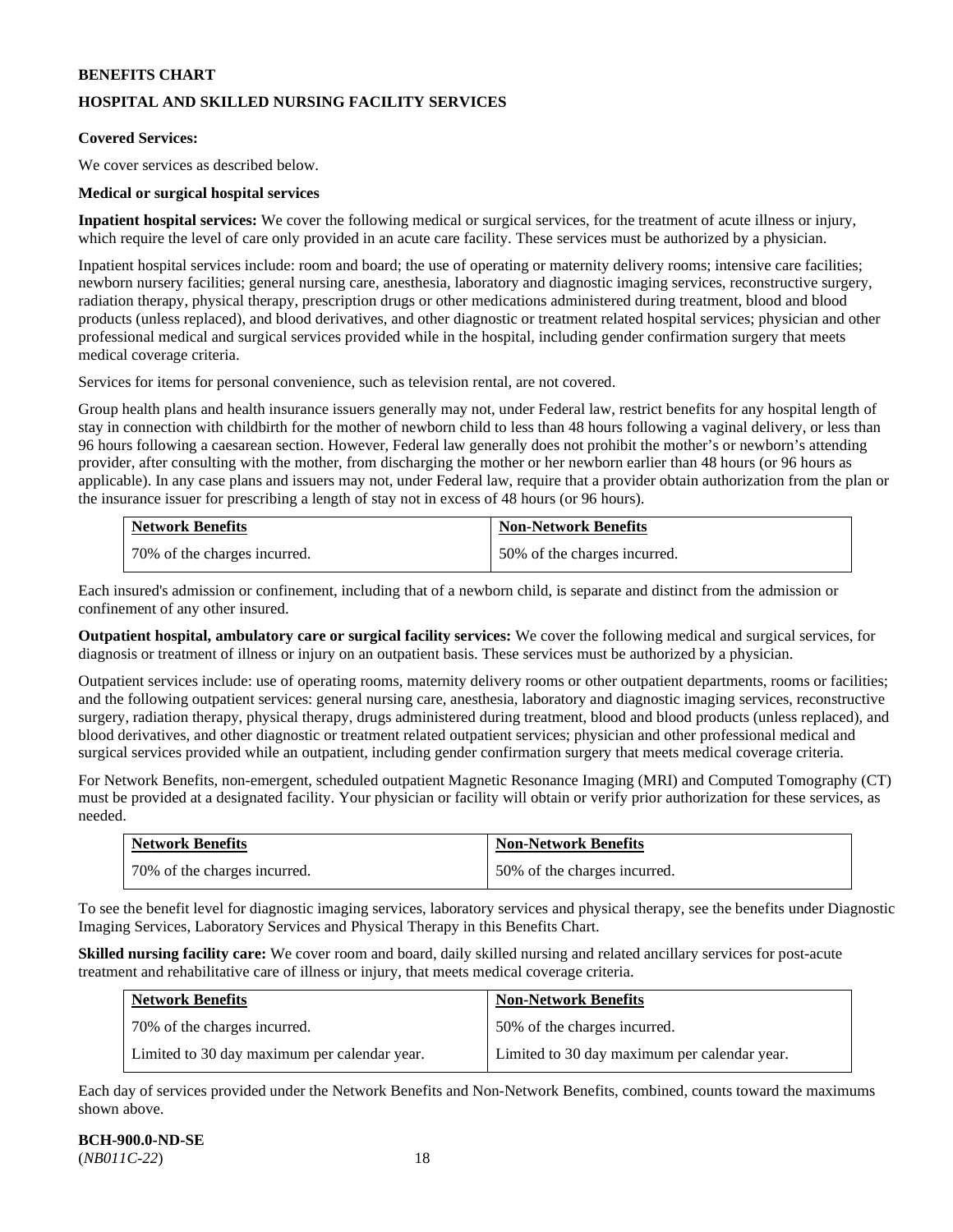### **Not Covered:**

- Services for items for personal convenience, such as television rental, are not covered.
- See "Services Not Covered" in the Group Certificate.

### **INFERTILITY DIAGNOSIS**

### **Covered Services:**

We cover the diagnosis of infertility. These services include diagnostic procedures and tests provided in connection with an infertility evaluation, office visits and consultations to diagnose infertility.

| <b>Network Benefits</b>      | <b>Non-Network Benefits</b>  |
|------------------------------|------------------------------|
| 70% of the charges incurred. | 50% of the charges incurred. |

Coverage is limited to office visits and consultations to diagnose infertility. Treatment is not covered.

### **Not Covered:**

- Infertility/fertility treatment, including but not limited to, office visits, laboratory services, diagnostic imaging services and fertility drugs, reversal of sterilization, and sperm, ova or embryo acquisition, retrieval or storage; however, we do cover office visits and consultations to diagnose infertility.
- Services related to the establishment of surrogate pregnancy and fees for a surrogate. However, pregnancy and maternity services are covered for an insured under this Benefits Chart, including a surrogate pregnancy.
- See "Services Not Covered" in the Group Certificate.

# **LABORATORY SERVICES**

### **Covered Services:**

We cover laboratory tests when ordered by a provider and provided in a clinic or outpatient hospital facility. To see the benefit level for inpatient hospital or skilled nursing facility services, see benefits under "Inpatient Hospital and Skilled Nursing Facility Services" in this Benefits Chart.

#### **Prostate-specific antigen (PSA) testing**

| <b>Network Benefits</b>      | <b>Non-Network Benefits</b>  |
|------------------------------|------------------------------|
| 70% of the charges incurred. | 50% of the charges incurred. |

#### **All other laboratory services**

#### **Services for illness or injury**

| <b>Network Benefits</b>      | <b>Non-Network Benefits</b>  |
|------------------------------|------------------------------|
| 70% of the charges incurred. | 50% of the charges incurred. |

#### **Preventive services**

Laboratory services associated with preventive services are covered at the benefit level shown in the "Preventive Services" section of this Benefits Chart.

#### **Not Covered:**

• See "Services Not Covered" in the Group Certificate.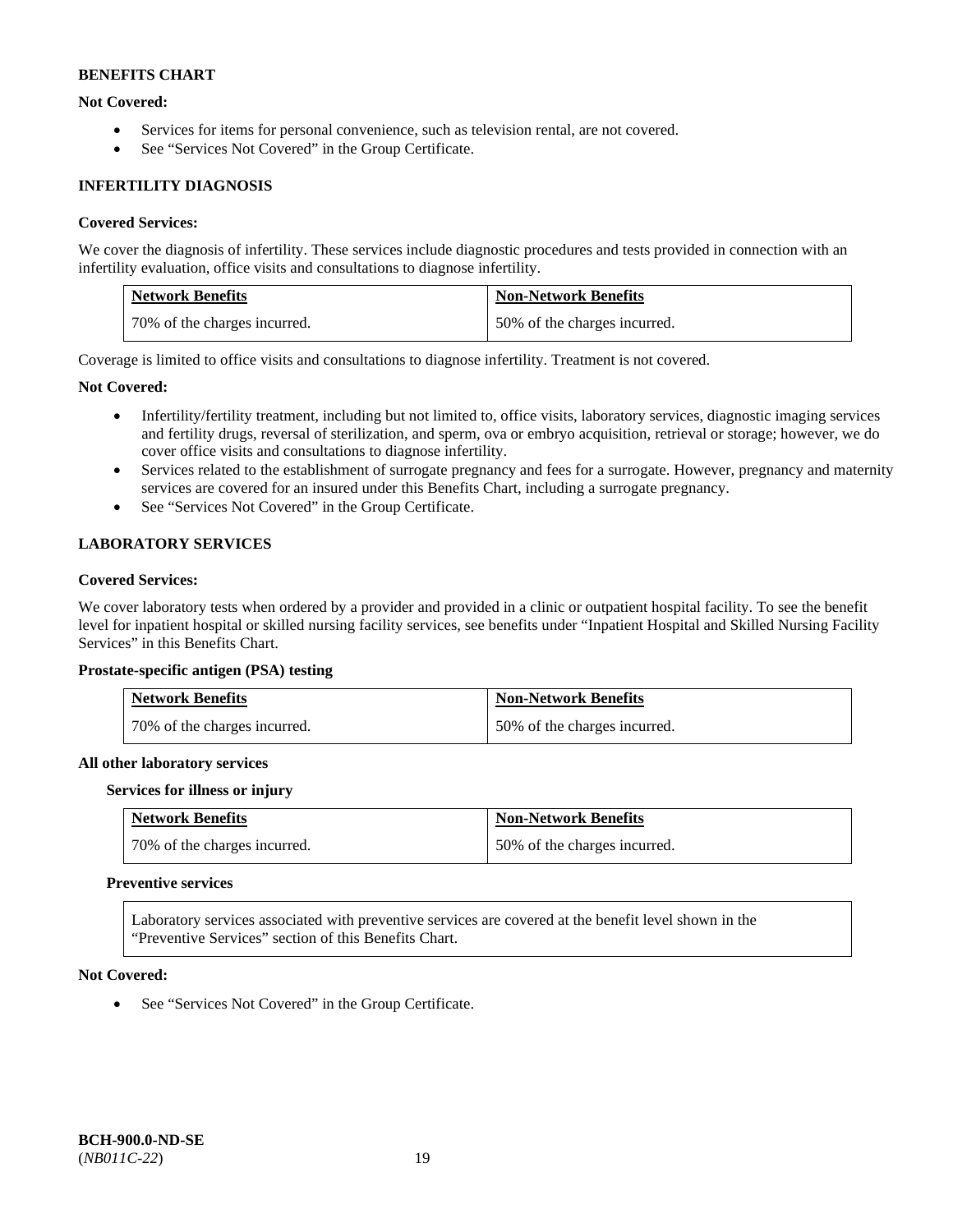# **MASTECTOMY RECONSTRUCTION BENEFIT**

### **Covered Services:**

We cover reconstruction of the breast on which the mastectomy has been performed; surgery and reconstruction of the other breast to produce symmetrical appearance, and prostheses and physical complications of all stages of mastectomy, including lymphedemas.

| <b>Network Benefits</b>                                | <b>Non-Network Benefits</b>                            |
|--------------------------------------------------------|--------------------------------------------------------|
| Coverage level is same as corresponding Network        | Coverage level is same as corresponding Non-           |
| Benefits, depending on type of service provided,       | Network Benefits, depending on type of service         |
| such as Office Visits for Illness or Injury, Inpatient | provided, such as Office Visits for Illness or Injury, |
| or Outpatient Hospital Services.                       | Inpatient or Outpatient Hospital Services.             |

### **Not Covered:**

• See "Services Not Covered" in the Group Certificate.

# **MEDICATION THERAPY DISEASE MANAGEMENT PROGRAM**

### **Covered Services:**

If you meet our criteria for coverage, you may qualify for our Medication Therapy Disease Management program.

The program covers consultations with a designated pharmacist.

Covered services are based on established medical policies, which are subject to periodic review and modification by the medical directors. These medical policies (medical coverage criteria) are available online by logging on to your "*my*HealthPartners" account a[t healthpartners.com](http://www.healthpartners.com/) or by calling Member Services.

| <b>Network Benefits</b>                                     | <b>Non-Network Benefits</b> |
|-------------------------------------------------------------|-----------------------------|
| 100% of the charges incurred.<br>Deductible does not apply. | No coverage.                |

#### **Not Covered:**

See "Services Not Covered" in the Group Certificate.

### **OFFICE VISITS FOR ILLNESS OR INJURY**

#### **Covered Services:**

We cover the following when medically necessary: professional medical and surgical services and related supplies, including biofeedback, of physicians and other health care providers; blood and blood products (unless replaced) and blood derivatives.

We cover diagnosis and treatment of illness or injury to the eyes. Where contact or eyeglass lenses are prescribed as medically necessary for the post-operative treatment of cataracts or for the treatment of aphakia, acute or chronic corneal pathology, or keratoconus, we cover the initial evaluation, lenses and fitting. Insureds must pay for lens replacement beyond the initial pair.

Services received via video, e-visit or telephone are covered under the "Telehealth/Telemedicine Services" section.

#### **Office visits**

| <b>Network Benefits</b>      | <b>Non-Network Benefits</b>  |
|------------------------------|------------------------------|
| 70% of the charges incurred. | 50% of the charges incurred. |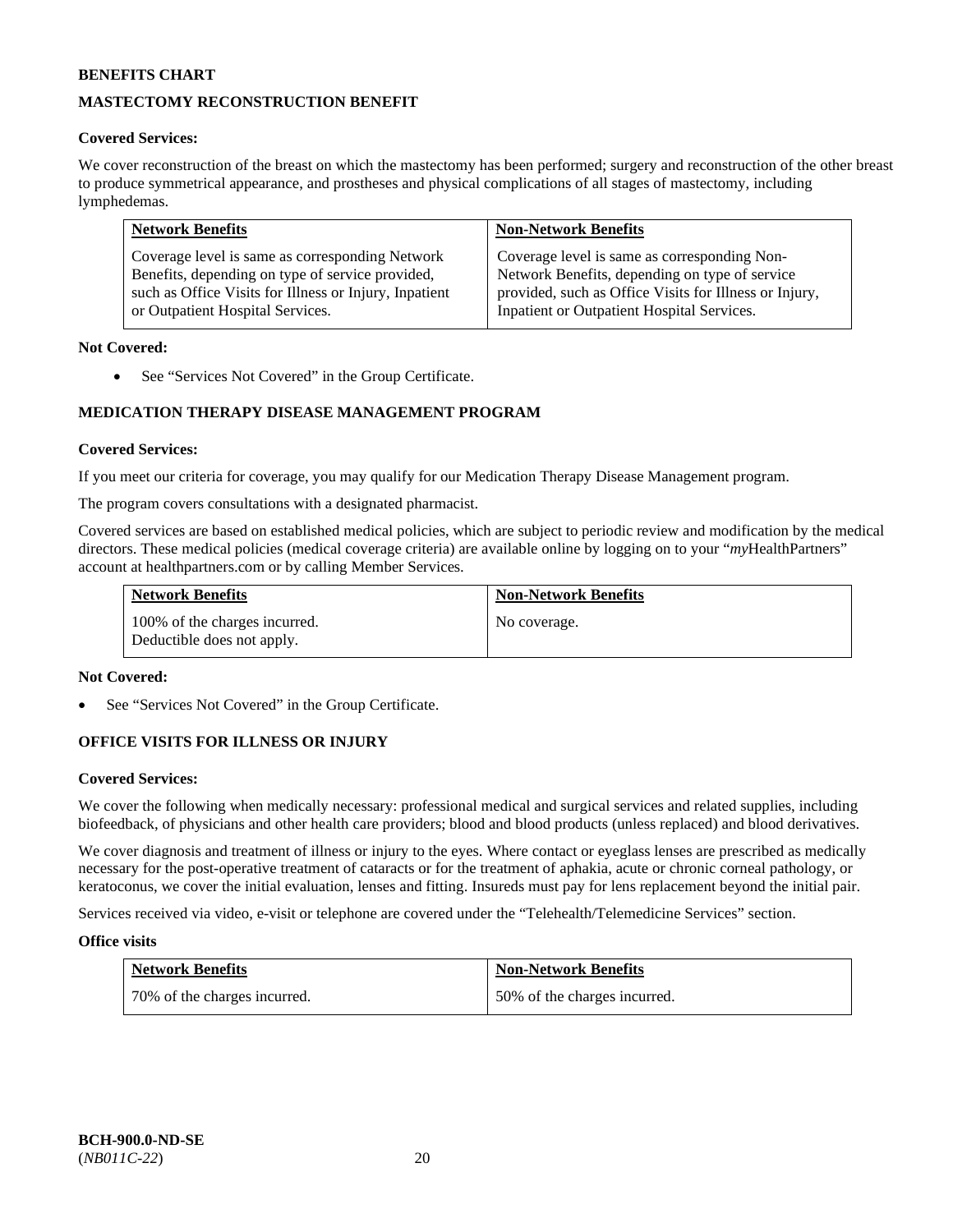#### **Convenience clinics**

| <b>Network Benefits</b>      | <b>Non-Network Benefits</b>  |
|------------------------------|------------------------------|
| 70% of the charges incurred. | 50% of the charges incurred. |

#### **First three visits**

The first three urgent care visits, office visits, convenience clinic visits, telephone visits and Evisits (other than Virtuwell) combined in a calendar year are covered at 100% per visit, not subject to the deductible. Then services will be covered at the coinsurance/copayment and deductible indicated for urgent care visits, office visits, convenience clinic visits, telephone visits and E-visits (other than Virtuwell).

Physician services are included; however, charges for office procedures, laboratory, radiology and other ancillary services are not included and will be subject to the deductible and coinsurance.

### **Injections administered in a physician's office, other than immunizations**

#### **Allergy injections**

| <b>Network Benefits</b>      | <b>Non-Network Benefits</b>  |
|------------------------------|------------------------------|
| 70% of the charges incurred. | 50% of the charges incurred. |

### **All other injections**

| <b>Network Benefits</b>      | <b>Non-Network Benefits</b>  |
|------------------------------|------------------------------|
| 70% of the charges incurred. | 50% of the charges incurred. |

### **Not Covered:**

- Court ordered treatment.
- See "Services Not Covered" in the Group Certificate.

## **PEDIATRIC EYEWEAR**

#### **Covered Services:**

We cover pediatric eyewear for children.

Routine eye exams are covered under the "Preventive Services" section.

| <b>Network Benefits</b>      | <b>Non-Network Benefits</b> |
|------------------------------|-----------------------------|
| 70% of the charges incurred. | No coverage.                |

#### **Limitations:**

- Coverage under this provision will continue until the end of the month in which the child turns age 19.
	- Limited to one of the following per calendar year:
		- o one pair of eyeglasses including one set of prescription lenses, frames from our designated eyewear collection, and anti-scratch coating; or
		- o one pair of non-disposable contact lenses; or
		- o a one-year supply of disposable contact lenses.
- Contact lens fittings are limited to two per calendar year.

# **BCH-900.0-ND-SE**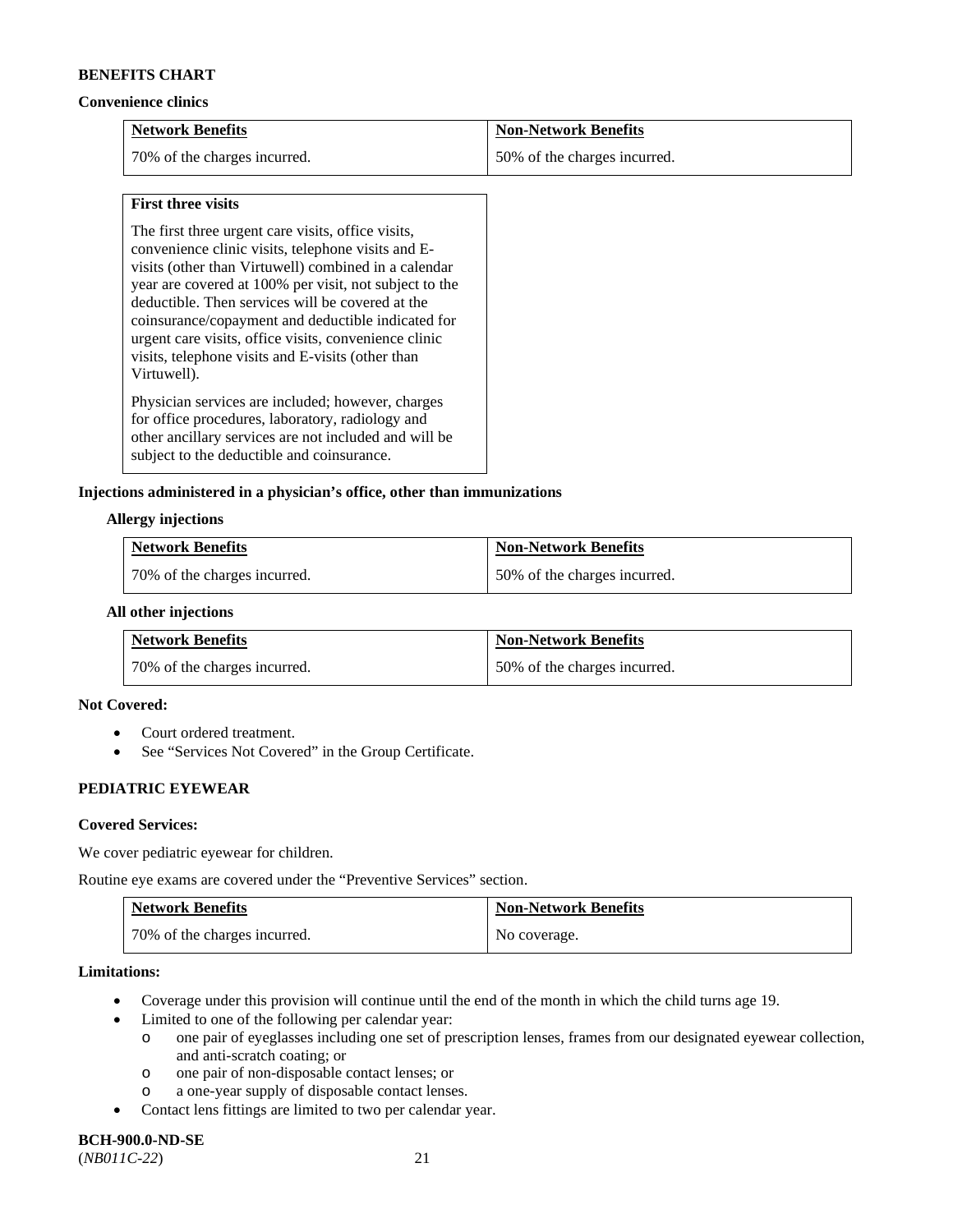### **Not Covered:**

- Frames that are not included in our designated eyewear collection. However, one pair of lenses will be covered if an insured
- chooses frames outside our designated eyewear collection.
- More than one pair of lenses or frames or non-disposable contacts per calendar year, regardless of the reason. This includes replacement of eyeglasses or contact lenses due to loss, breakage, theft, or change in prescription.
- Safety glasses or goggles for sports or vocational reasons.
- Upgrades including, but not limited to, UV protection and no-line multifocal lenses.
- See "Services Not Covered" in the Group Certificate.

## **PHYSICAL THERAPY, OCCUPATIONAL THERAPY AND SPEECH THERAPY**

#### **Covered Services:**

We cover the following physical therapy, occupational therapy and speech therapy services:

- Medically necessary rehabilitative care to correct the effects of illness or injury.
- Habilitative care rendered for congenital, developmental or medical conditions which have significantly limited the successful initiation of normal speech and normal motor development.

Massage therapy which is performed in conjunction with other treatment/modalities by a physical or occupational therapist, is part of a prescribed treatment plan and is not billed separately is covered.

We cover services provided in a clinic. We also cover physical therapy provided in an outpatient hospital facility. To see the benefit level for inpatient hospital or skilled nursing facility services, see benefits under "Inpatient Hospital and Skilled Nursing Facility Services."

#### **Rehabilitative care**

| <b>Network Benefits</b>      | <b>Non-Network Benefits</b>  |
|------------------------------|------------------------------|
| 70% of the charges incurred. | 50% of the charges incurred. |

### **Maximum Visits**

- Physical Therapy is limited to 30 visits per calendar year.
- Occupational Therapy is limited to 30 visits per calendar year.
- Speech Therapy is limited to 30 visits per calendar year.

### **Habilitative care**

| <b>Network Benefits</b>      | <b>Non-Network Benefits</b>  |
|------------------------------|------------------------------|
| 70% of the charges incurred. | 50% of the charges incurred. |

#### **Maximum Visits**

- Physical Therapy is limited to 30 visits per calendar year.
- Occupational Therapy is limited to 30 visits per calendar year.
- Speech Therapy is limited to 30 visits per calendar year.

#### **Not Covered:**

- Massage therapy for the purpose of comfort or convenience of the insured.
- See "Services Not Covered" in the Group Certificate.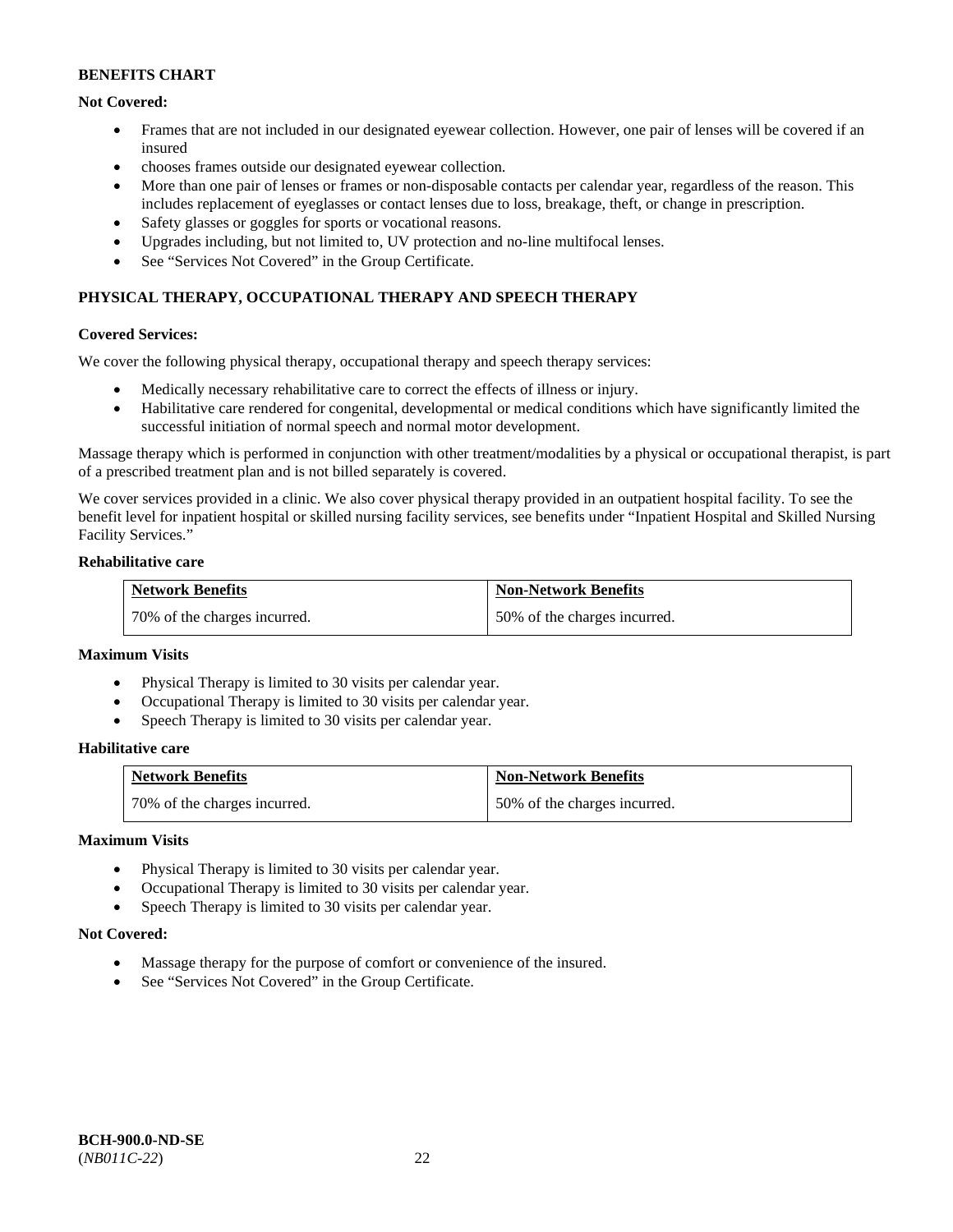# **PRE-DIABETES DISEASE MANAGEMENT PROGRAM**

## **Covered Services:**

If you meet our criteria for coverage, you may qualify for the Pre-diabetes Disease Management Program through Omada Health. The program covers group health coaching which focuses on weight loss, exercise, behavior modification and health education at select locations determined by the plan.

| Network Benefits                                            | <b>Non-Network Benefits</b> |
|-------------------------------------------------------------|-----------------------------|
| 100% of the charges incurred.<br>Deductible does not apply. | Not applicable.             |

### **Not Covered:**

See "Services Not Covered" in the Group Certificate.

# **PRESCRIPTION DRUG SERVICES**

### **Covered Services:**

We cover prescription drugs and medications, which can be self-administered or are administered in a physician's office. We cover off-label use of formulary drugs to treat cancer if the drug is recognized for the treatment of cancer in an authoritative compendia used by the Medicare program and when an appropriate level of evidence or medical necessity is met.

### **For Network benefits, drugs and medications must be obtained at a Network Pharmacy.**

### **If a copayment is required, you must pay one copayment for each 31-day supply, or portion thereof unless otherwise indicated below.**

### **Outpatient drugs (except as specified below)**

| <b>Network Benefits</b>                                                                                      | <b>Non-Network Benefits</b>  |
|--------------------------------------------------------------------------------------------------------------|------------------------------|
| 100% of the charges incurred, subject to your<br>copayment of \$5 for generic low cost formulary<br>drugs.   | 50% of the charges incurred. |
| 100% of the charges incurred, subject to your<br>copayment of \$25 for generic high cost formulary<br>drugs. |                              |
| 100% of the charges incurred, subject to your<br>copayment of \$60 for brand name formulary drugs.           |                              |
| In no event will your cost for a formulary insulin<br>drug exceed \$25.                                      |                              |
| Non-formulary drugs are covered at 100% of the<br>charges incurred, subject to your copayment of<br>\$150.   |                              |
| Deductible does not apply.                                                                                   |                              |

#### **Mail order drugs**

| <b>Network Benefits</b>                                                                                                                                                          | <b>Non-Network Benefits</b>                                                       |
|----------------------------------------------------------------------------------------------------------------------------------------------------------------------------------|-----------------------------------------------------------------------------------|
| For your convenience, you may also get up to a 93-<br>day supply of outpatient prescription drugs that can<br>be self-administered through the designated mail<br>order service. | Mail order drugs are only available through the<br>designated mail order service. |
| Specialty Drugs are not available through the mail<br>order service.                                                                                                             |                                                                                   |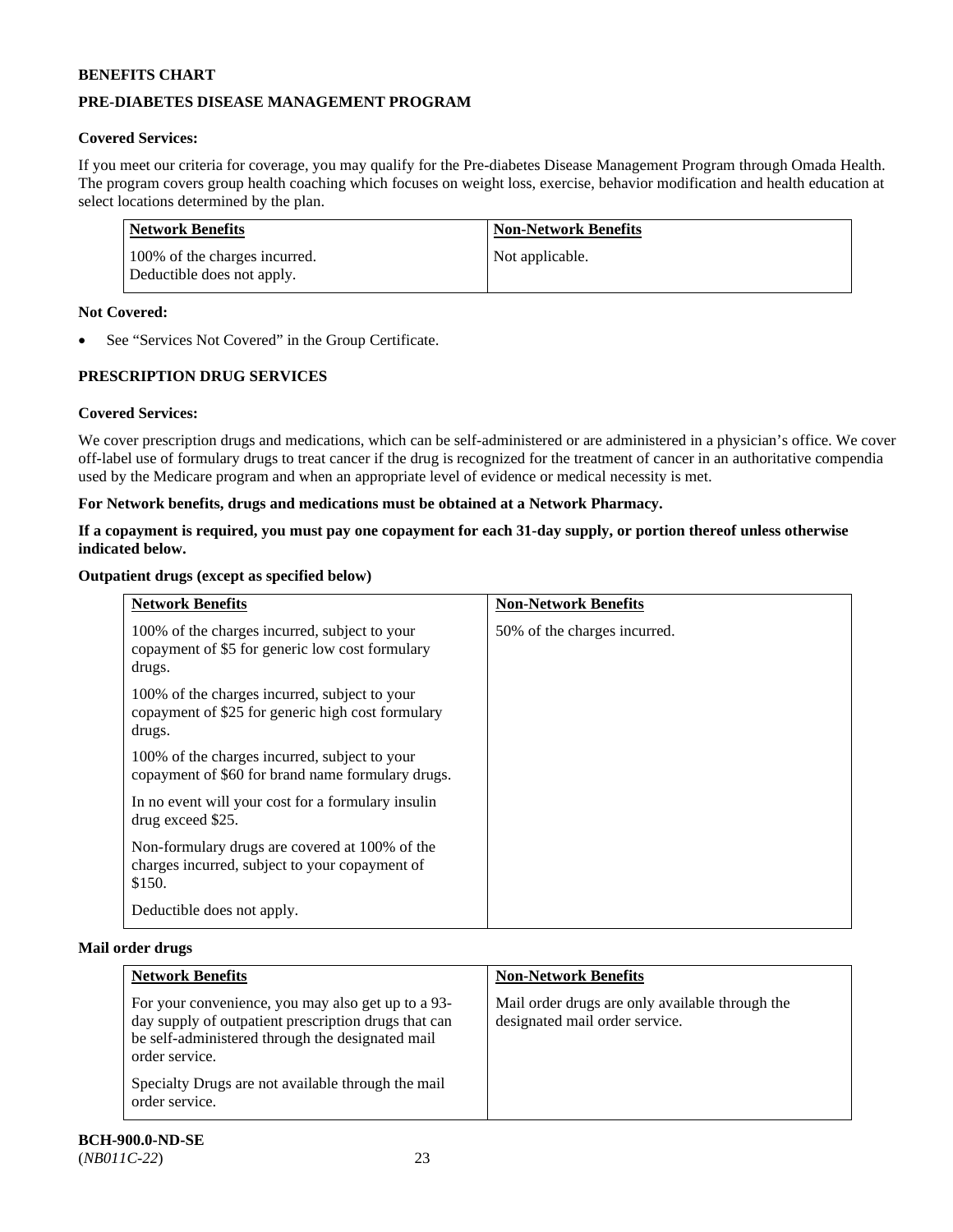#### **Specialty drugs that are self-administered**

| <b>Network Benefits</b>                                    | <b>Non-Network Benefits</b> |
|------------------------------------------------------------|-----------------------------|
| 80% of the charges incurred.<br>Deductible does not apply. | No coverage.                |

For Network Benefits, Specialty Drugs are limited to drugs on the specialty drug list and must be obtained from a designated vendor.

### **Drugs for the treatment of growth deficiency**

| <b>Network Benefits</b>                                    | <b>Non-Network Benefits</b>  |
|------------------------------------------------------------|------------------------------|
| 70% of the charges incurred.<br>Deductible does not apply. | 50% of the charges incurred. |

For Network Benefits, Growth Deficiency Drugs are limited to drugs on the specialty drug list and must be obtained from a designated vendor.

#### **Tobacco cessation drugs are covered for all FDA-approved tobacco cessation drugs (including over-the-counter drugs) for a minimum of 90 days**

| <b>Network Benefits</b>                                     | <b>Non-Network Benefits</b>  |
|-------------------------------------------------------------|------------------------------|
| 100% of the charges incurred.<br>Deductible does not apply. | 50% of the charges incurred. |

### **Contraceptive drugs**

| <b>Network Benefits</b>                                                                                                                                            | <b>Non-Network Benefits</b>  |
|--------------------------------------------------------------------------------------------------------------------------------------------------------------------|------------------------------|
| 100% of the charges incurred for formulary drugs.<br>Deductible does not apply.                                                                                    | 50% of the charges incurred. |
| If a physician requests that a non-formulary<br>contraceptive drug be dispensed as written, the drug<br>will be covered at 100%, not subject to the<br>deductible. |                              |

**ACA preventive medications.** We cover preventive medications currently recommended by USPSTF with an A or B rating if they are prescribed by your medical provider and they are listed on our Commercial ACA Preventive Drug List. Preventive medications are subject to periodic review and modification. Changes would be effective in accordance with the federal rules and reflected in our current medical coverage criteria for preventive care services.

| <b>Network Benefits</b>                                     | <b>Non-Network Benefits</b>  |
|-------------------------------------------------------------|------------------------------|
| 100% of the charges incurred.<br>Deductible does not apply. | 50% of the charges incurred. |

#### **Limitations:**

- Certain drugs may require prior authorization as indicated on the formulary. HealthPartners may require prior authorization for the drug and also the site where the drug will be provided. Certain drugs are subject to our utilization review process and quantity limits as indicated on our formulary.
- Certain non-formulary drugs require prior authorization. In addition, certain drugs may be subject to any quantity limits applied as part of our trial program. The trial drug program applies to new prescriptions for certain drugs which have high toxicity, low tolerance, high costs and/or high potential for waste. Trial drugs are indicated on the formulary and/or the Specialty Drug List. Your first fill of a trial drug may be limited to less than a month supply. If the drug is well tolerated and effective, you will receive the remainder of your first month supply.
- If an insured requests a brand name drug when there is a generic equivalent, the brand name drug will be covered up to the charge that would apply to the generic drug, minus any required copayment. If a physician requests that a brand name drug be dispensed as written, the drug will be paid at the non-formulary benefit.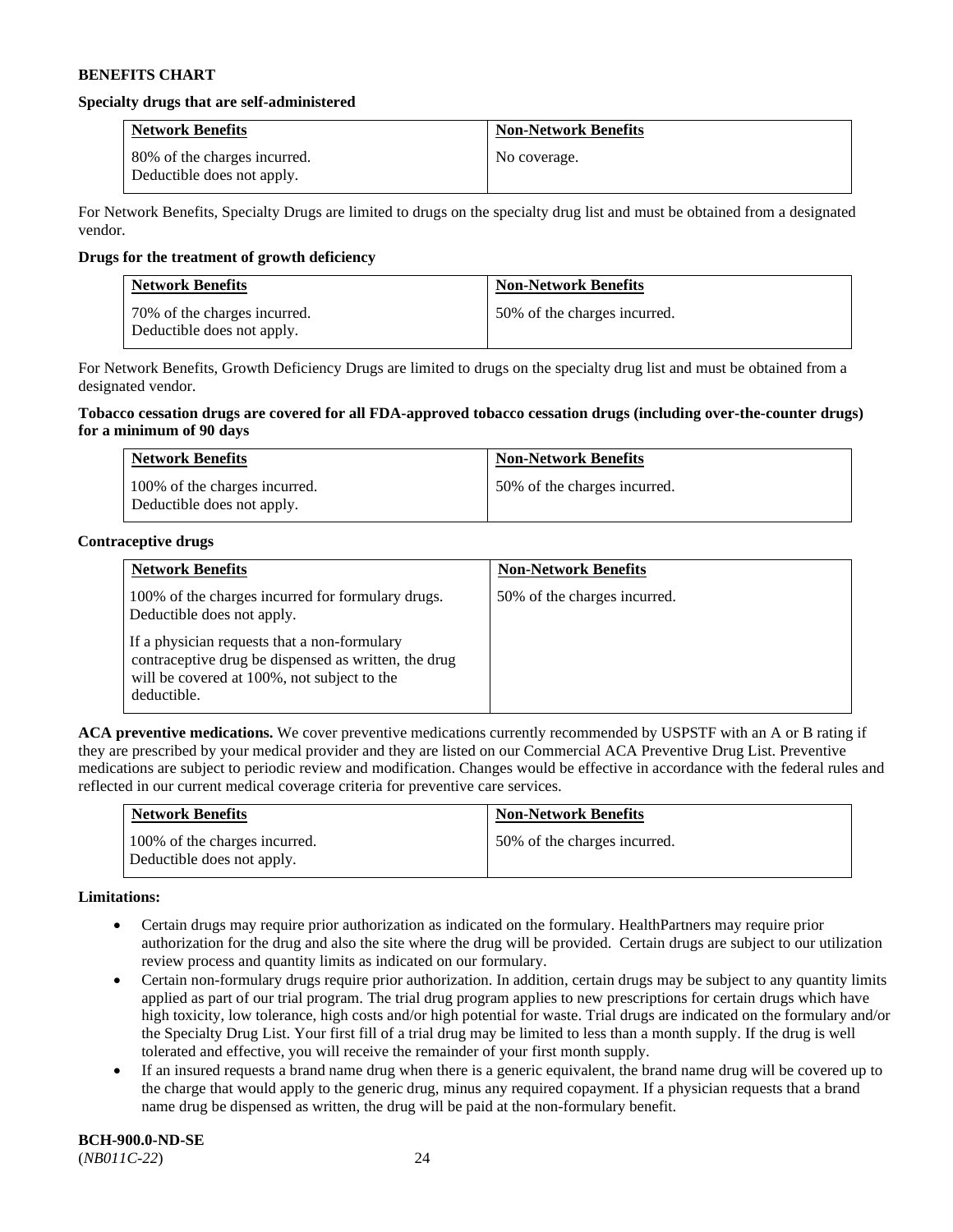- We may require insureds to try over-the-counter (OTC) drug alternatives before approving more costly formulary prescription drugs.
- Unless otherwise specified in the Prescription Drug Services section, you may receive up to a 31-day supply per prescription.
- New prescriptions to treat certain chronic conditions are limited to a 31-day supply.
- No more than a 31-day supply of Specialty Drugs will be covered and dispensed at a time unless it is a manufacturer supplied drug that cannot be split that supplies the insured with more than a 31 day supply.

## **Not Covered:**

- Replacement of prescription drugs, medications, equipment and supplies due to loss, damage or theft.
- Nonprescription (over the counter) drugs or medications, including, but not limited to, vitamins, supplements, homeopathic remedies, and non-FDA approved drugs, unless listed on the formulary and prescribed by a physician or legally authorized health care provider under applicable state and federal law. In addition, if the Insured obtains a prescription, this exclusion does not include aspirin to prevent cardiovascular disease for men and women of certain ages; folic acid supplements for women who may become pregnant; fluoride chemoprevention supplements for children without fluoride in their water source; and iron supplements for children age 6-12 months who are at risk for anemia.
- All drugs used for the treatment of sexual dysfunction.
- Fertility drugs.
- Medical cannabis.
- Drugs on the Excluded Drug List. The Excluded Drug List includes select drugs within a therapy class that are not eligible for coverage. This includes drugs that may be excluded for certain indications. The Excluded Drug List is available at [healthpartners.com.](http://www.healthpartners.com/)
- Drugs that are newly approved by the FDA until they are reviewed and approved by HealthPartners Pharmacy and Therapeutics Committee.
- Medical devices approved by the FDA will not be covered under the Prescription Drug Services section unless they are on our formulary. Covered medical devices are generally submitted and reimbursed under your medical benefits.
- See "Services Not Covered" in the Group Certificate.

## **PREVENTIVE SERVICES**

### **Applicable Definitions:**

**Routine Preventive Services** are routine healthcare services that include screenings, check-ups and counseling to prevent illness, disease or other health problems before symptoms occur.

**Diagnostic Services** are services to help a provider understand your symptoms, diagnose illness and decide what treatment may be needed. They may be the same services that are listed as preventive services, but they are being used as diagnostic services. Your provider will determine if these services are preventive or diagnostic. These services are not preventive if received as part of a visit to diagnose, manage or maintain an acute or chronic medical condition, illness or injury. When that occurs, unless indicated below, standard deductibles, copayments or coinsurance apply.

### **Covered Services:**

We cover preventive services that meet any of the requirements under the Affordable Care Act (ACA) shown in the bulleted items below. These preventive services are covered at 100% under the network benefits with no deductible, copayments or coinsurance. If a preventive service is not required by the ACA and it is covered at a lower benefit level or if a group qualifies for an exemption or accommodation for certain benefits under the ACA, it will be specified below. Preventive benefits mandated under the ACA are subject to periodic review and modification. Changes would be effective in accordance with the federal rules. Preventive services mandated by the ACA include:

- Evidence-based items or services that have in effect a rating of A or B in the current recommendations of the United States Preventive Services Task Force with respect to the individual;
- Immunizations for routine use in children, adolescents and adults that have in effect a recommendation from the Advisory Committee on Immunization Practices of the Centers for Disease Control and Prevention with respect to the individual;
- With respect to infants, children and adolescents, evidence-informed preventive care and screenings provided for in comprehensive guidelines supported by the Health Resources and Services Administration; and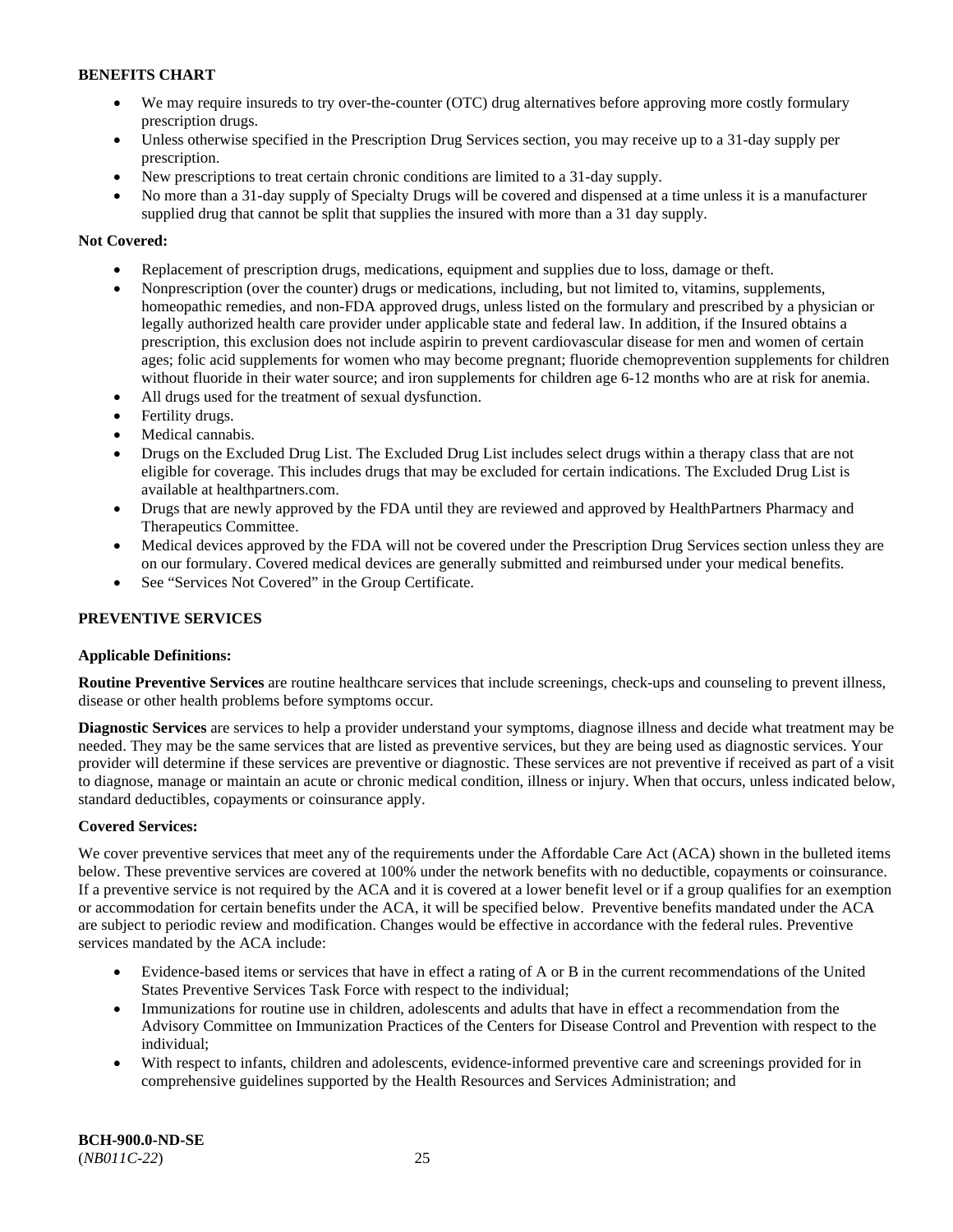• With respect to women, preventive care and screenings provided for in comprehensive guidelines supported by the Health Resources and Services Administration.

Covered services are based on established medical policies, which are subject to periodic review and modification by the medical or dental directors. These medical policies (medical coverage criteria) are available by calling Member Services, or logging on to your "*my*HealthPartners" account at [healthpartners.com.](http://www.healthpartners.com/) 

ACA and state mandated preventive services are covered as follows:

**Routine health exams and periodic health assessments.** A physician or health care provider will counsel you as to how often health assessments are needed based on age, sex and health status. This includes screening and counseling for tobacco use and all FDA approved tobacco cessation medications including over-the-counter drugs (as shown in the Prescription Drug Services section).

| <b>Network Benefits</b>                                     | <b>Non-Network Benefits</b>  |
|-------------------------------------------------------------|------------------------------|
| 100% of the charges incurred.<br>Deductible does not apply. | 50% of the charges incurred. |

**Child health supervision services.** This includes pediatric preventive services such as newborn screenings, appropriate immunizations, developmental assessments and laboratory services appropriate to the age of the child from birth to 72 months and appropriate immunizations to age 18.

| <b>Network Benefits</b>                                     | <b>Non-Network Benefits</b>  |
|-------------------------------------------------------------|------------------------------|
| 100% of the charges incurred.<br>Deductible does not apply. | 50% of the charges incurred. |

### **Routine prenatal care and exams**.

| <b>Network Benefits</b>                                     | <b>Non-Network Benefits</b>  |
|-------------------------------------------------------------|------------------------------|
| 100% of the charges incurred.<br>Deductible does not apply. | 50% of the charges incurred. |

**Routine postnatal care.** This includes health exams, assessments, education and counseling relating to the period immediately after childbirth.

| <b>Network Benefits</b>                                     | <b>Non-Network Benefits</b>  |
|-------------------------------------------------------------|------------------------------|
| 100% of the charges incurred.<br>Deductible does not apply. | 50% of the charges incurred. |

**Routine screening procedures for cancer.** This includes colorectal screening, digital rectal examinations, or other cancer screenings recommended by the USPSTF with an A or B rating. Women's preventive health services below describe additional routine screening procedures for cancer.

| <b>Network Benefits</b>                                     | <b>Non-Network Benefits</b>  |
|-------------------------------------------------------------|------------------------------|
| 100% of the charges incurred.<br>Deductible does not apply. | 50% of the charges incurred. |

**Professional voluntary family planning services.** This includes services to prevent or delay a pregnancy, including counseling and education. Services must be provided by a licensed provider.

| <b>Network Benefits</b>                                     | <b>Non-Network Benefits</b>  |
|-------------------------------------------------------------|------------------------------|
| 100% of the charges incurred.<br>Deductible does not apply. | 50% of the charges incurred. |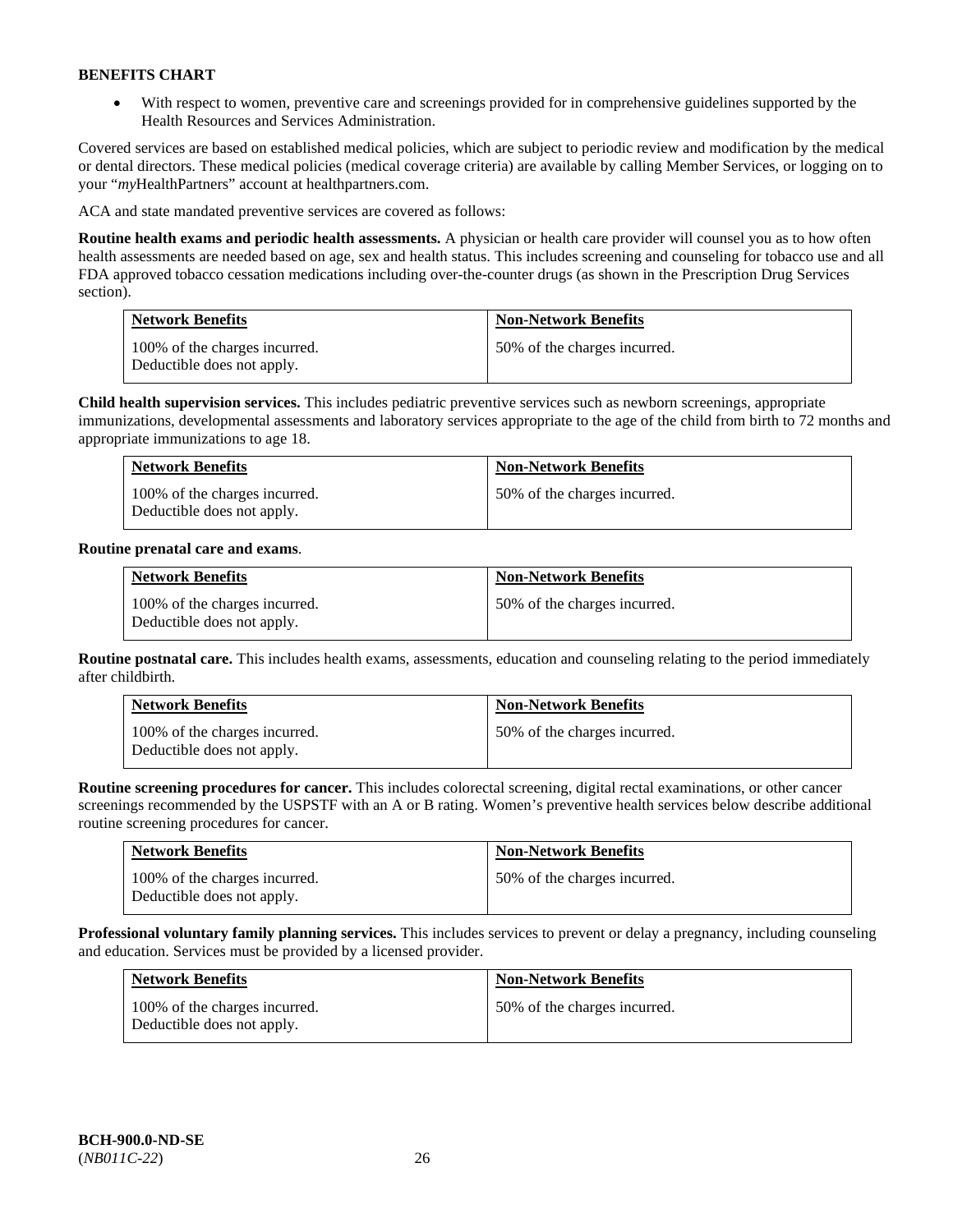#### **Adult immunizations**

| <b>Network Benefits</b>                                     | <b>Non-Network Benefits</b>  |
|-------------------------------------------------------------|------------------------------|
| 100% of the charges incurred.<br>Deductible does not apply. | 50% of the charges incurred. |

**Women's preventive health services.** This includes mammograms, screenings for cervical cancer (pap smears), breast pumps, human papillomavirus (HPV) testing, counseling for sexually transmitted infections, counseling and screening for human immunodeficiency virus (HIV), and all FDA approved contraceptive methods as prescribed by a doctor, sterilization procedures, education and counseling (see the "Prescription Drug Services" section for coverage of oral contraceptive drugs). For women whose family history is associated with an increased risk for BRCA1 or BRCA2 gene mutations, we cover genetic counseling and BRCA screening without cost sharing, if appropriate and as determined by a physician.

With respect to mammograms, we cover no less than the following:

- One baseline mammogram examination for each woman who is at least thirty-five but less than forty years of age.
- One mammogram examination every year, or more frequently if ordered by a physician, for each woman who is at least forty years of age.

| <b>Network Benefits</b>                                     | <b>Non-Network Benefits</b>  |
|-------------------------------------------------------------|------------------------------|
| 100% of the charges incurred.<br>Deductible does not apply. | 50% of the charges incurred. |

**Obesity screening and management.** We cover obesity screening and counseling for all ages during a routine preventive care exam. If you are age 18 or older and have a body mass index of 30 or more, we also cover intensive obesity management to help you lose weight. Your primary care doctor can coordinate these services.

| <b>Network Benefits</b>                                     | <b>Non-Network Benefits</b>  |
|-------------------------------------------------------------|------------------------------|
| 100% of the charges incurred.<br>Deductible does not apply. | 50% of the charges incurred. |

**In addition to any ACA or state mandated preventive services referenced above, we cover the following eligible services:**

#### **Routine eye and hearing exams**

| <b>Network Benefits</b>                                     | <b>Non-Network Benefits</b>  |
|-------------------------------------------------------------|------------------------------|
| 100% of the charges incurred.<br>Deductible does not apply. | 50% of the charges incurred. |

**Ovarian cancer surveillance tests for women who are at risk.** "At risk for ovarian cancer" means (1) having a family history that includes any of the following: one or more first-degree or second-degree relatives with ovarian cancer, clusters of female relatives with breast cancer or nonpolyposis colorectal cancer; or (2) testing positive for BRCA1 or BRCA2 mutations. "Surveillance tests for ovarian cancer" means annual screening using: CA-125 serum tumor marker testing, transvaginal ultrasound, pelvic examination or other proven ovarian cancer screening tests currently being evaluated by the federal Food and Drug Administration or by the National Cancer Institute.

| Coverage level is same as corresponding Network<br>Coverage level is same as corresponding Non-<br>Network Benefit, depending on type of service<br>Benefit, depending on type of service provided,<br>provided, such as Diagnostic Imaging Services,<br>such as Diagnostic Imaging Services, Laboratory<br>Laboratory Services Office Visits for Illness or<br>Services Office Visits for Illness or Injury or | <b>Network Benefits</b> | <b>Non-Network Benefits</b>    |
|-----------------------------------------------------------------------------------------------------------------------------------------------------------------------------------------------------------------------------------------------------------------------------------------------------------------------------------------------------------------------------------------------------------------|-------------------------|--------------------------------|
|                                                                                                                                                                                                                                                                                                                                                                                                                 | Preventive Services.    | Injury or Preventive Services. |

**Limitations:**

• Services are not preventive if received as part of a visit to diagnose, manage or maintain an acute or chronic medical condition, illness or injury. When that occurs, unless otherwise indicated above, standard deductibles, copayments or coinsurance apply.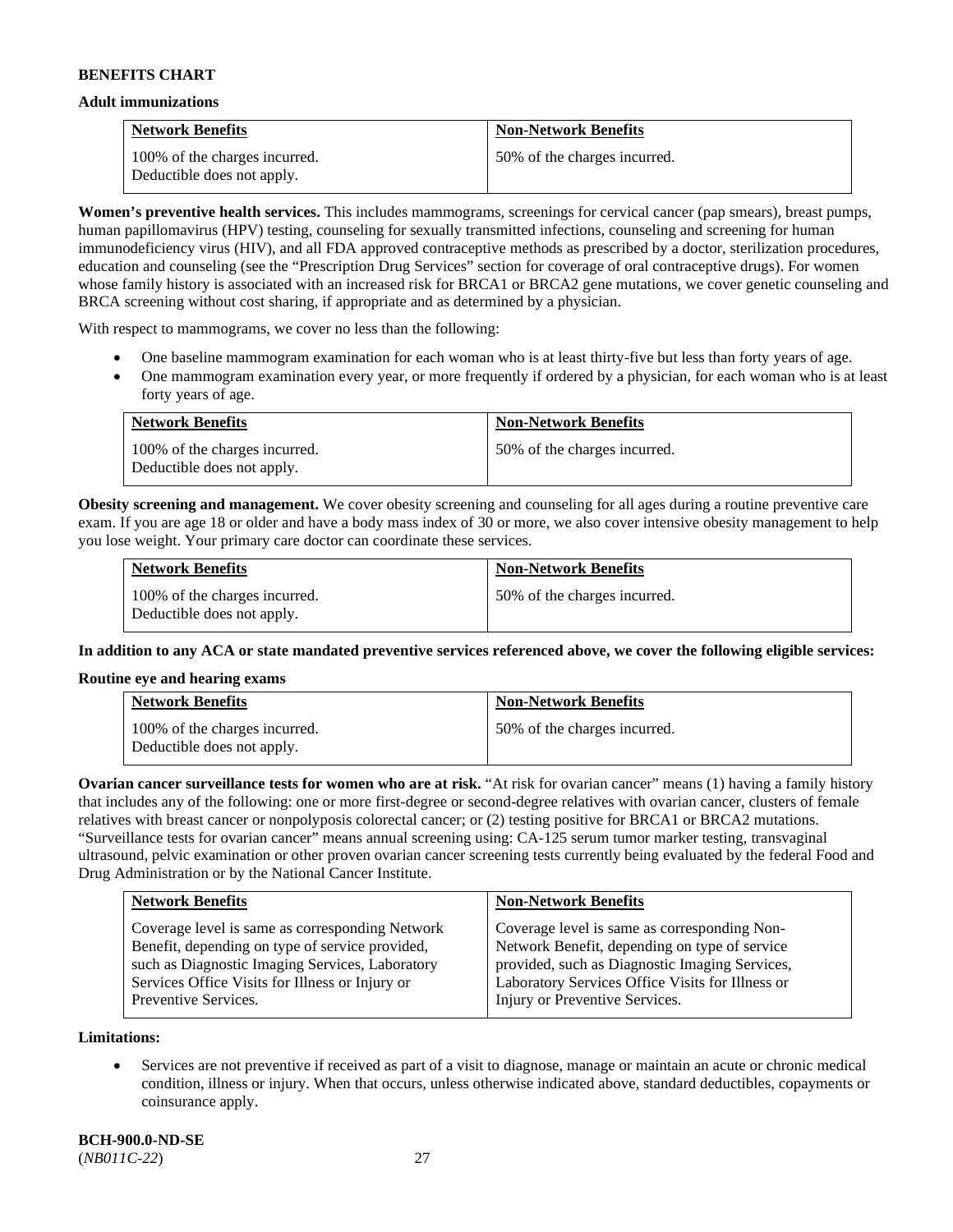# **Not Covered:**

• See "Services Not Covered" in the Group Certificate.

# **TELEHEALTH/TELEMEDICINE SERVICES**

### **Definitions:**

**Telehealth, Telemedicine, or Virtual Care.** This is a means of communication between a health care professional and a patient. This includes the use of secure electronic information, imaging, and communication technologies, including:

- interactive audio or audio-video
- interactive audio with store-and-forward technology
- chat-based and email-based systems
- physician-to-physician consultation
- patient education
- data transmission
- data interpretation
- digital diagnostics (algorithm-enabled diagnostic support)
- digital therapeutics (the use of personal health devices and sensors, either alone or in combination with conventional drug
- therapies, for disease prevention and management)

### Services can be delivered:

Synchronously: the patient and health care professional are engaging with one another at the same time; or

Asynchronously: the patient and health care professional engage with each other at different points in time.

**Telephone Visits.** Live, synchronous, interactive encounters over the telephone between a patient and a healthcare provider.

**E-visit or chat-based visits.** Asynchronous online or mobile app encounters to discuss a patient's personal health information, vital signs, and other physiologic data or diagnostic images. The healthcare provider reviews and delivers a consultation, diagnosis, prescription or treatment plan after reviewing the patient's visit information.

**Virtuwell<sup>®</sup>.** This is an online service for you to receive a diagnosis and treatment for certain conditions, such as a cold, flu, ear pain and sinus infections. You may access the Virtuwell website at [virtuwell.com.](https://www.virtuwell.com/)

**Video Visits.** Live, synchronous, interactive encounters using secure web-based video between a patient and a healthcare provider.

### **Covered Services:**

The Plan covers the following methods of receiving care for services that would be eligible under the Plan if the service were provided in person.

### **Scheduled telephone visits**

| <b>Network Benefits</b>      | <b>Non-Network Benefits</b>  |
|------------------------------|------------------------------|
| 70% of the charges incurred. | 50% of the charges incurred. |

### **E-visits**

### **Access to online care through Virtuwell at [virtuwell.com](https://www.virtuwell.com/)**

| <b>Network Benefits</b>                                     | <b>Non-Network Benefits</b> |
|-------------------------------------------------------------|-----------------------------|
| 100% of the charges incurred.<br>Deductible does not apply. | Not applicable.             |

### **All other E-visits**

| <b>Network Benefits</b>      | <b>Non-Network Benefits</b>  |
|------------------------------|------------------------------|
| 70% of the charges incurred. | 50% of the charges incurred. |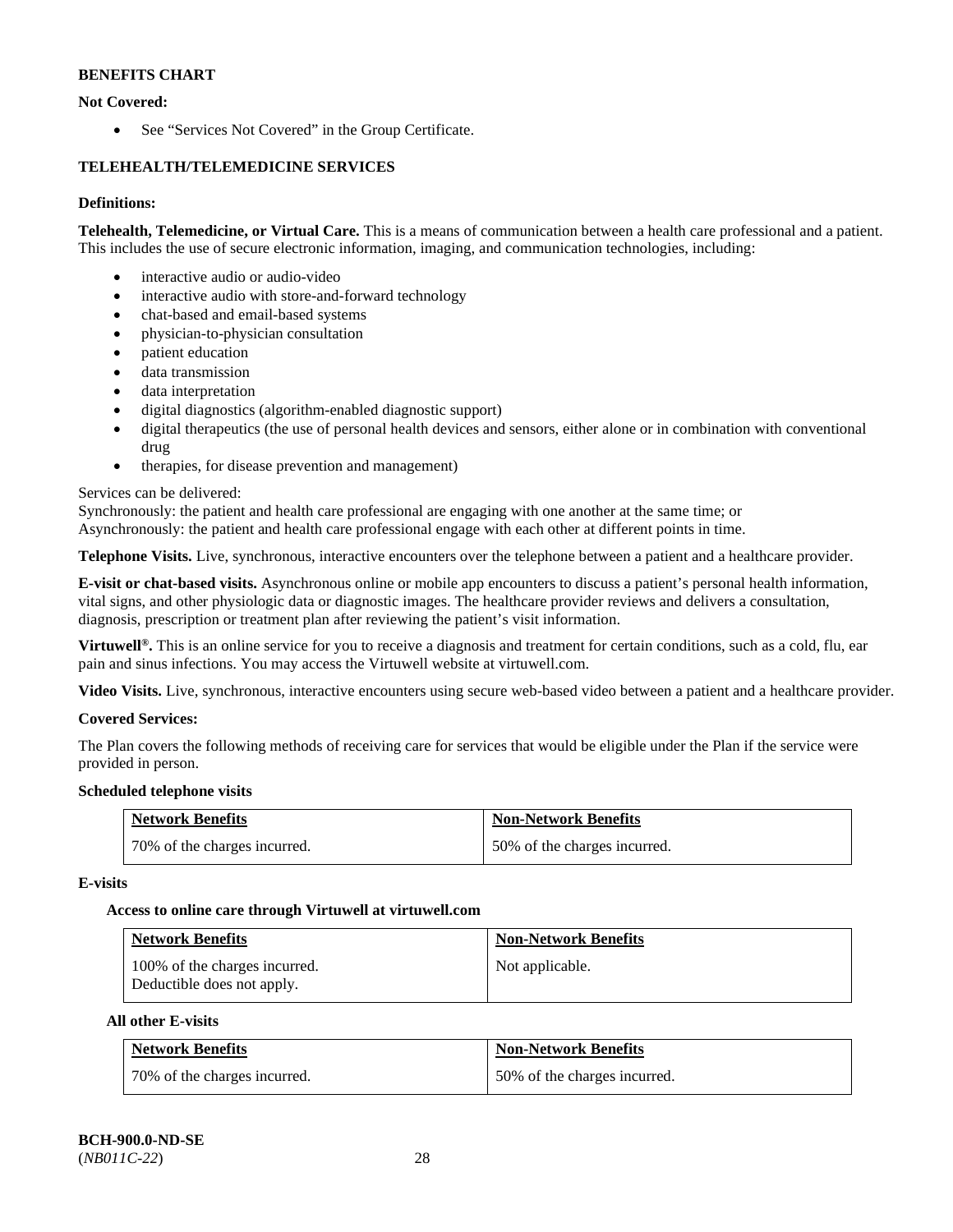### **First three visits**

The first three urgent care visits, office visits, convenience clinic visits, telephone visits and Evisits (other than Virtuwell) combined in a calendar year are covered at 100% per visit, not subject to the deductible. Then services will be covered at the coinsurance/copayment and deductible indicated for urgent care visits, office visits, convenience clinic visits, telephone visits and E-visits (other than Virtuwell).

Physician services are included; however, charges for office procedures, laboratory, radiology and other ancillary services are not included and will be subject to the deductible and coinsurance.

#### **Video visits**

| <b>Network Benefits</b>                                | <b>Non-Network Benefits</b>                            |
|--------------------------------------------------------|--------------------------------------------------------|
| Coverage level is same as corresponding Network        | Coverage level is same as corresponding Non-           |
| Benefits, depending on type of service provided        | Network Benefits, depending on type of service         |
| such as Office Visits for Illness or Injury, Inpatient | provided, such as Office Visits for Illness or Injury, |
| or Outpatient Hospital Services.                       | Inpatient or Outpatient Hospital Services.             |

#### **Not Covered:**

See "Services Not Covered" in the Group Certificate.

### **TRANSPLANT SERVICES**

#### **Applicable Definitions:**

**Autologous.** This is when the source of cells is from the individual's own marrow or stem cells.

**Allogeneic.** This is when the source of cells is from a related or unrelated donor's marrow or stem cells.

**Autologous Bone Marrow Transplant.** This is when the bone marrow is harvested from the individual and stored. The patient undergoes treatment which includes tumor ablation with high-dose chemotherapy and/or radiation. The bone marrow is reinfused (transplanted).

**Allogeneic Bone Marrow Transplant.** This is when the bone marrow is harvested from the related or unrelated donor and stored. The patient undergoes treatment which includes tumor ablation with high-dose chemotherapy and/or radiation. The bone marrow is reinfused (transplanted).

**Autologous/Allogeneic Stem Cell Support.** This is a treatment process that includes stem cell harvest from either bone marrow or peripheral blood, tumor ablation with high-dose chemotherapy and/or radiation, stem cell reinfusion, and related care. Autologous/allogeneic bone marrow transplantation and high dose chemotherapy with peripheral stem cell rescue/support are considered to be autologous/allogeneic stem cell support.

**Designated Transplant Center.** This is any health care provider, group or association of health care providers designated by us to provide services, supplies or drugs for specified transplants for our insureds.

**Transplant Services.** This is transplantation (including retransplants) of the human organs or tissue listed below, including all related post-surgical treatment, follow-up care and drugs and multiple transplants for a related cause. Transplant services do not include other organ or tissue transplants or surgical implantation of mechanical devices functioning as a human organ, except surgical implantation of an FDA approved Ventricular Assist Device (VAD) or total artificial heart, functioning as a temporary bridge to heart transplantation.

### **Prior authorization is required prior to consultation to support coordination of care and benefits.**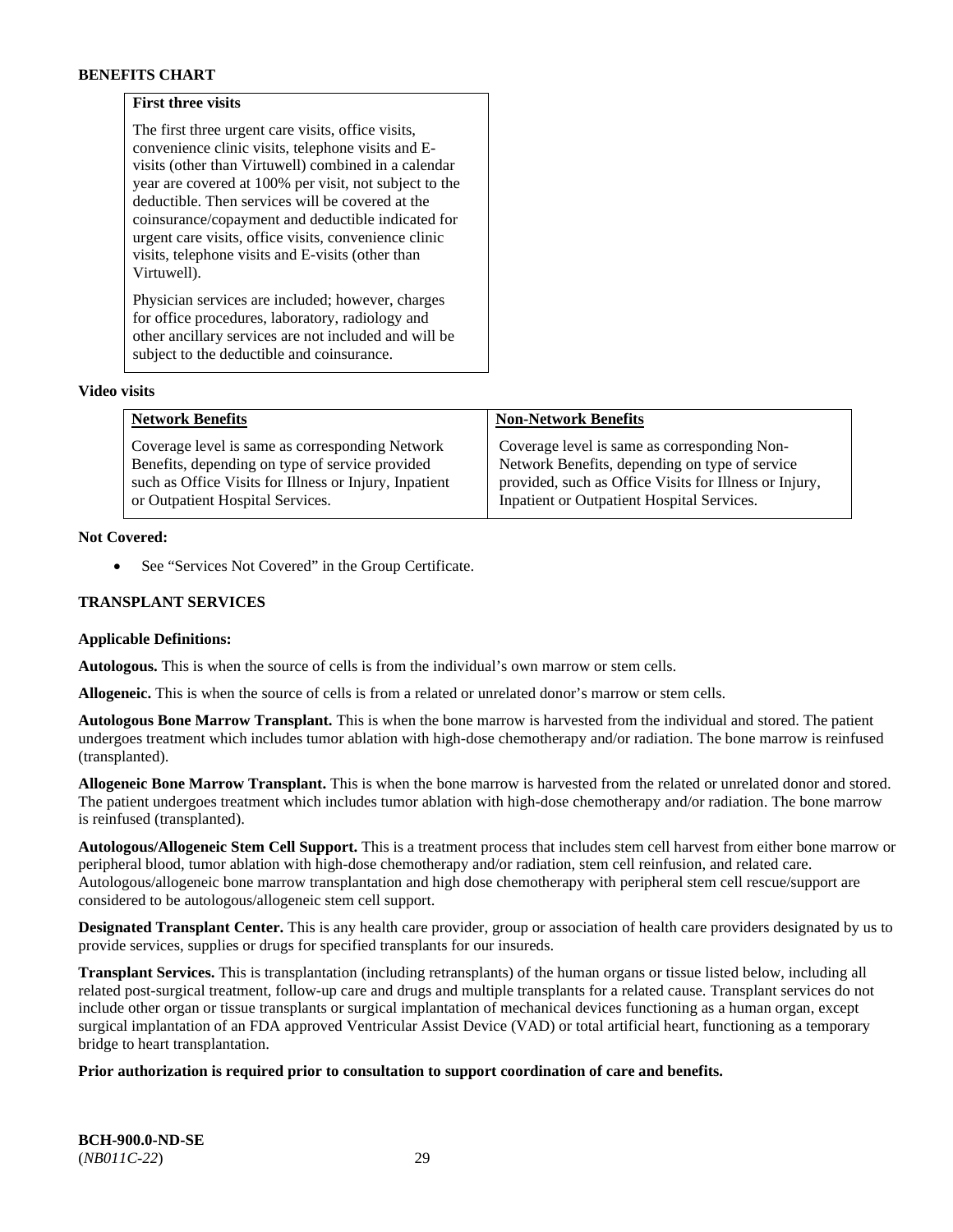### **Covered Services:**

We cover eligible transplant services (as defined above) while you are covered under this Certificate. Transplants that will be considered for coverage are limited to the following:

- Kidney transplants for end-stage disease.
- Cornea transplants for end-stage disease.
- Heart transplants for end-stage disease.
- Lung transplants or heart/lung transplants for: (1) primary pulmonary hypertension; (2) Eisenmenger's syndrome; (3) end-stage pulmonary fibrosis; (4) alpha 1 antitrypsin disease; (5) cystic fibrosis; and (6) emphysema.
- Liver transplants for: (1) biliary atresia in children; (2) primary biliary cirrhosis; (3) post-acute viral infection (including hepatitis A, hepatitis B antigen e negative and hepatitis C) causing acute atrophy or post-necrotic cirrhosis; (4) primary sclerosing cholangitis; (5) alcoholic cirrhosis; and (6) hepatocellular carcinoma.
- Allogeneic bone marrow transplants or peripheral stem cell support associated with high dose chemotherapy for: (1) acute myelogenous leukemia; (2) acute lymphocytic leukemia; (3) chronic myelogenous leukemia; (4) severe combined immunodeficiency disease; (5) Wiskott-Aldrich syndrome; (6) aplastic anemia; (7) sickle cell anemia; (8) non-relapsed or relapsed non-Hodgkin's lymphoma; (9) multiple myeloma; and (10) testicular cancer.
- Autologous bone marrow transplants or peripheral stem cell support associated with high-dose chemotherapy for: (1) acute leukemias; (2) non-Hodgkin's lymphoma; (3) Hodgkin's disease; (4) Burkitt's lymphoma; (5) neuroblastoma; (6) multiple myeloma; (7) chronic myelogenous leukemia; and (8) non-relapsed non-Hodgkin's lymphoma.
- Pancreas transplants for simultaneous pancreas-kidney transplants for diabetes, pancreas after kidney, living related segmental simultaneous pancreas kidney transplantation and pancreas transplant alone.

To receive Network Benefits, charges for transplant services must be incurred at a Designated Transplant Center.

The transplant-related treatment provided, including expenses incurred for directly related donor services, shall be subject to and in accordance with the provisions, limitations, maximum and other terms of this Benefits Chart.

Medical and hospital expenses of the donor are covered only when the recipient is an insured and the transplant and directly related donor expenses have been prior authorized for coverage. Treatment of medical complications that may occur to the donor are not covered. Donors are not considered insureds, and are therefore not eligible for the rights afforded to insureds under the Group Certificate.

The list of eligible transplant services and coverage determinations are based on established medical policies, which are subject to periodic review and modifications by the medical director.

| <b>Network Benefits</b>                          | <b>Non-Network Benefits</b>                             |
|--------------------------------------------------|---------------------------------------------------------|
| See Network Inpatient Hospital Services benefit. | See Non-Network Inpatient Hospital Services<br>benefit. |